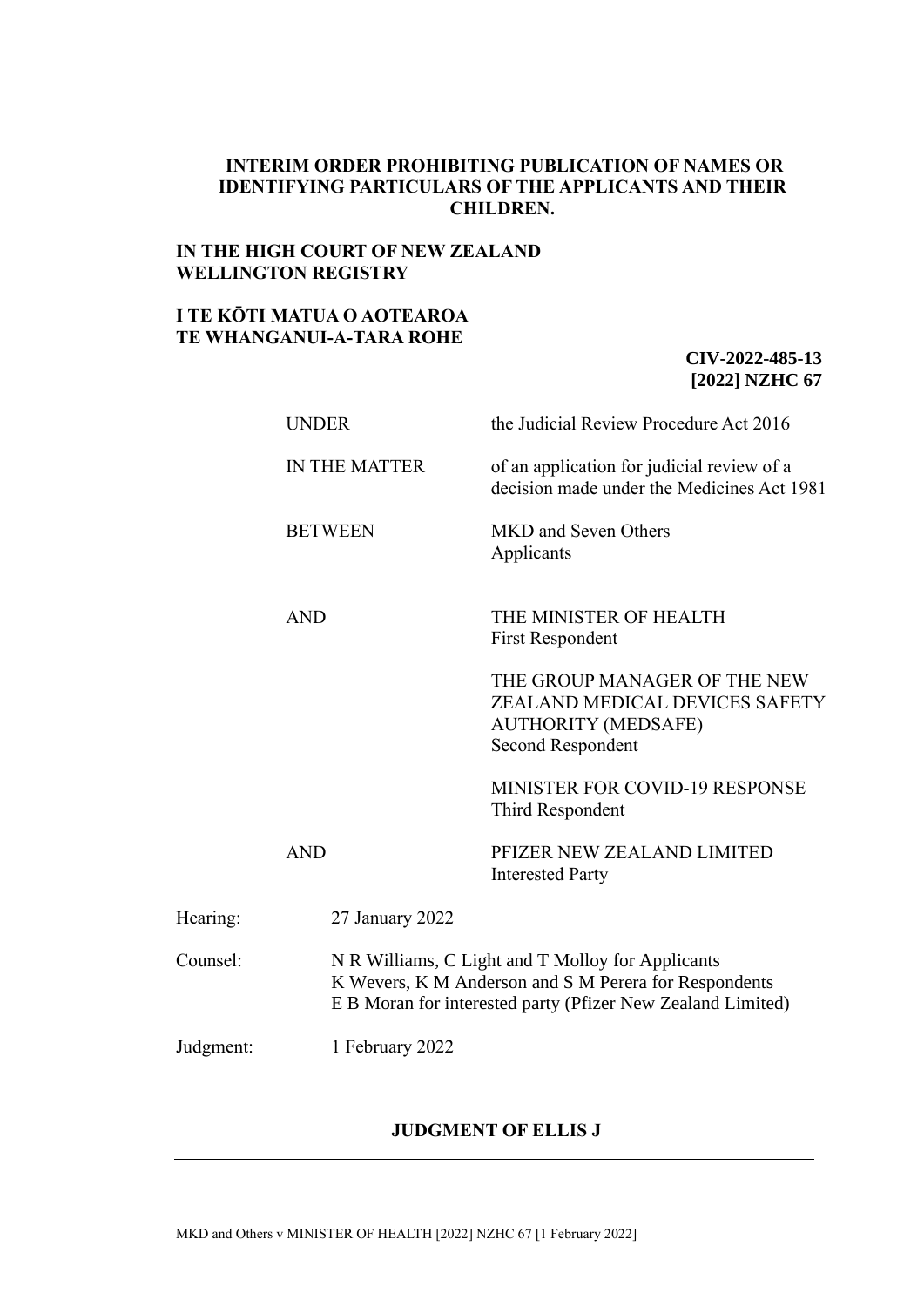[1] On 16 December 2021 the Pfizer paediatric vaccine (a COVID-19 vaccine for use on children aged between 5 and 11) was granted provisional consent under s 23 of the Medicines Act 1981, authorising its supply (and use) in New Zealand. Four days later, Cabinet approved the "roll-out" of vaccinations for that age group.<sup>1</sup> That rollout began on 17 January 2022.

# **The applicants' challenge**

[2] The applicants in these proceedings are all parents of children aged between 5 and 11. While they acknowledge, as they must, that the paediatric vaccine has not been mandated, they say it "is likely to be required" for involvement in extramural activities like sport and school camps and that children and parents will be under significant governmental and social pressure to be vaccinated, rendering vaccination "quasi-mandatory" for their children.

[3] Accordingly, the applicants have filed an application for judicial review of both the consent and the roll-out decision. They challenge the relevant decisions on several overlapping grounds. They contend:

- (a) The consent was based on an error of law, because the health risks of the paediatric vaccine outweigh its therapeutic benefits, contrary to the purpose of the Medicines Act. More particularly, they say:
	- (i) paediatric vaccination for Covid-19 carries few benefits because children aged 5 to 11 suffer mild symptoms when infected by Covid-19 and the vaccine does not prevent transmission of Covid-19 by children to others; and
	- (ii) paediatric vaccination presents material (though rare) risks such as myocarditis and anaphylaxis, and safety data (especially long-term data) about the Pfizer vaccine is inadequate.

<sup>1</sup> In broad terms, "roll-out" means purchasing and funding the paediatric vaccine so it is freely available to the general public, distributing vaccine stock to certified health providers, and including the paediatric vaccine in the wider vaccine infrastructure (such as facilitating paediatric bookings through Ministry of Health-run sites such as *Bookmyvaccine*).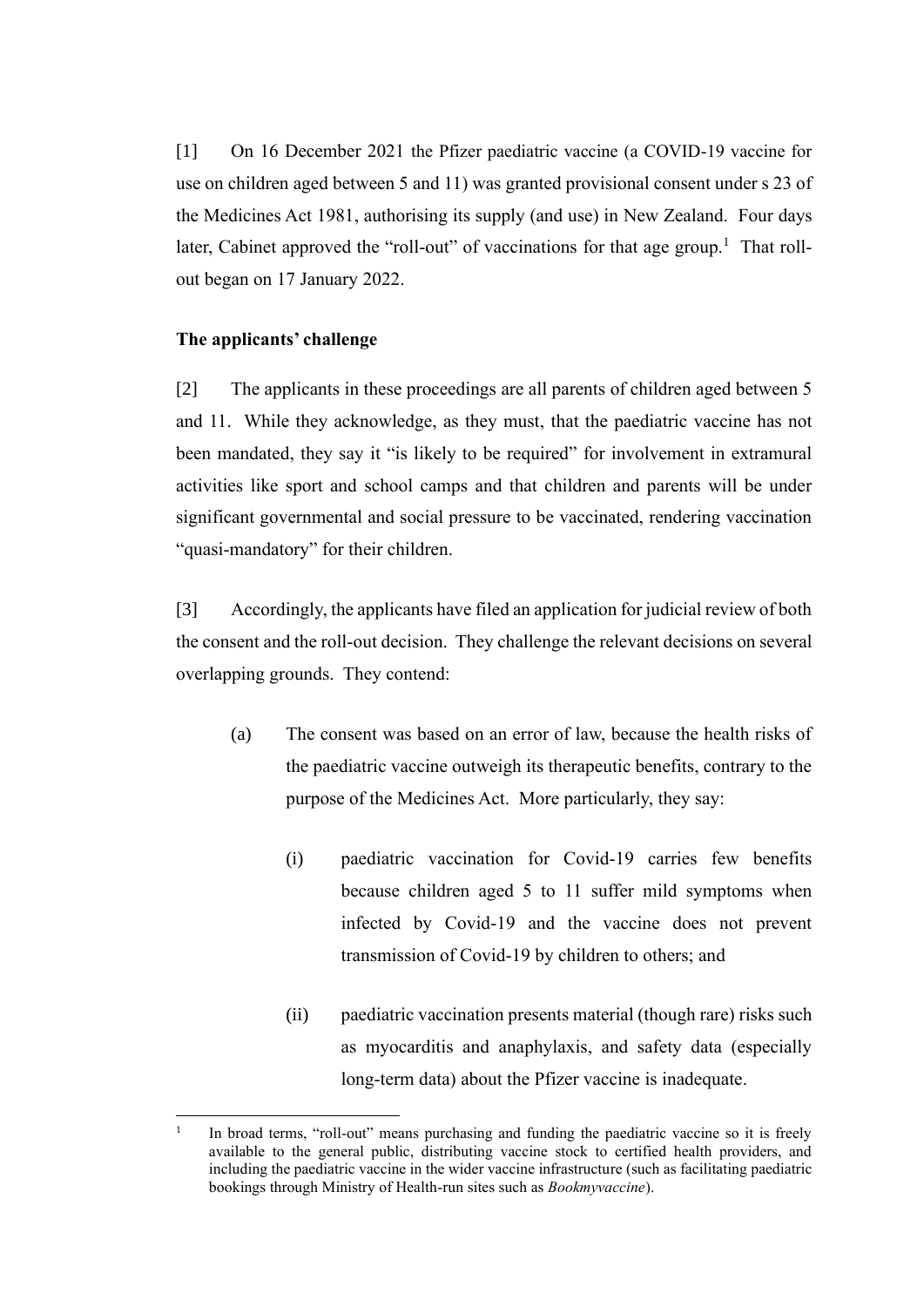- (b) The grant of consent:
	- (i) failed to take any, or proper, account of article 3 of the Convention on the Rights of the Child, which makes the best interests of the child a primary consideration; and
	- (ii) was motivated by irrelevant considerations, namely that vaccinating children aged 5 to 11 would assist in preventing community spread, protecting older or vulnerable adults, and enabling schools to remain open.
- (c) The decisions (to provisionally approve the vaccine and to authorise the vaccine roll-out) were made for an improper purpose, namely to prevent the transmission of Covid-19 and protect older or vulnerable adults when the best interests of the children should be the "first, paramount, and only" consideration.

[4] It may be observed in passing that the third ground of challenge appears to add little to the second.

# *Application for interim orders*

[5] Pending a hearing of their substantive review application, the applicants also seek interim relief. They seek a declaration that:<sup>2</sup>

… the provisional consent granted under section 23 of the Medicines Act 1981 for the Pfizer Comirnaty vaccine (the Vaccine) for 5 to 11 year olds (Provisional Consent) may be invalid and unlawful, and that, until further order of the Court, the Respondents ought not to take any further action, in relation to *healthy* children aged 5 to 11 *who are not immunocompromised* that is, or would be, consequential on the exercise of the statutory power, including proceeding with the roll out of the Vaccine to *healthy* children aged 5 to 11 *who are not immunocompromised.*

<sup>&</sup>lt;sup>2</sup> The terms of the declaration sought have changed since the proceedings were filed by the addition of the words emphasised in italics. This reflects the applicants' acceptance that the paediatric vaccine may have some therapeutic value to immunocompromised children.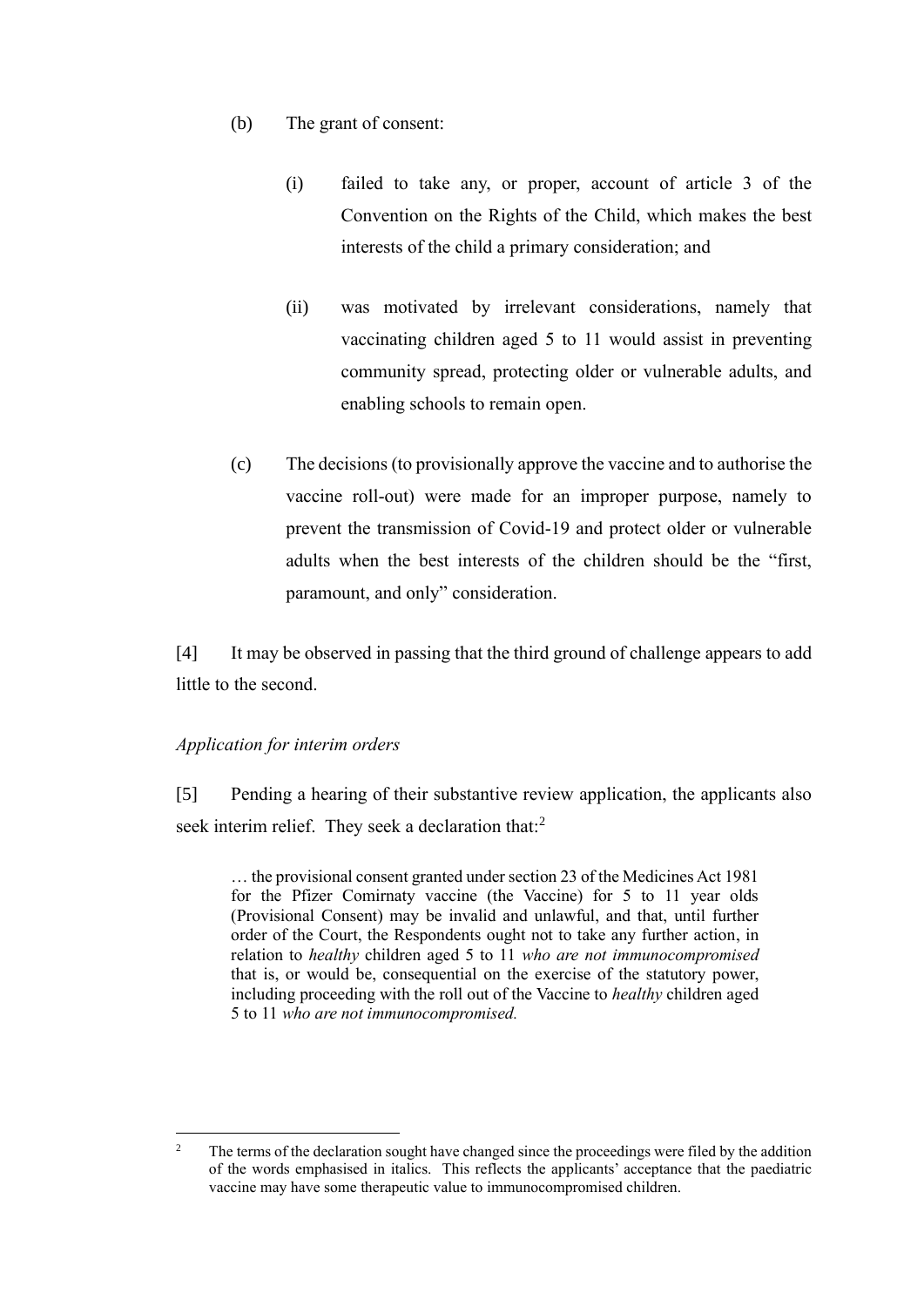[6] The interim relief sought is therefore directly focused on (what the applicants say is) the likely illegality of the provisional consent. At this stage, the only challenge to the roll-out is consequential on that contention.

[7] This judgment relates to that application.

# **Preliminary comment**

[8] At the time the provisional consent was granted (and the roll-out to children approved) the focus of New Zealand's Covid-19 response was principally on the virus' original Wuhan strain and the more contagious Delta strain. It was only in the weeks following the impugned decisions that the new Omicron variant moved squarely into the spotlight. $3$ 

[9] For that reason, it is important to record at the outset that those decisions can only be interrogated in these proceedings by reference to the position in New Zealand at the time they were made. As McGechan J said in *Taiaroa v Minister of Justice*, "[a]dministration does not require clairvoyance".<sup>4</sup> So, to the extent the applicants' experts contend (for example) that the therapeutic value of the Pfizer vaccine is less in relation to Omicron than earlier strains, I put that to one side and do not consider it further.

# **The relevant statutory scheme**

[10] The Medicines Act 1981 (the Act) regulates the approval, classification, manufacture, distribution, advertising, and prescribing of medicines in New Zealand.

[11] The word "medicine" is extensively defined and includes any substance or article that "is manufactured, imported, sold, or supplied wholly or principally for administering to 1 or more human beings for a therapeutic purpose".<sup>5</sup> The term

<sup>3</sup> Internationally, Omicron was declared a strain of concern by the World Health Organisation on 26 November 2021. The first case of Omicron in New Zealand was not reported until 16 December 2021.

<sup>4</sup> *Taiaroa v Minister of Justice* HC Wellington CP99/94, 4 October 1994 at 43, citing Lord Russell in *Secretary of State for Education and Science v Tameside Metropolitan Borough Council* [1977] AC 1014 at 1076, as adopted by Cooke P in *Daganayasi v Minister of Immigration* [1980] 2 NZLR 130 and Tipping J in *Isaac v Minister of Consumer Affairs* [1990] 2 NZLR 606.

 $5$  Medicines Act 1981, s 3(1)(a)(i).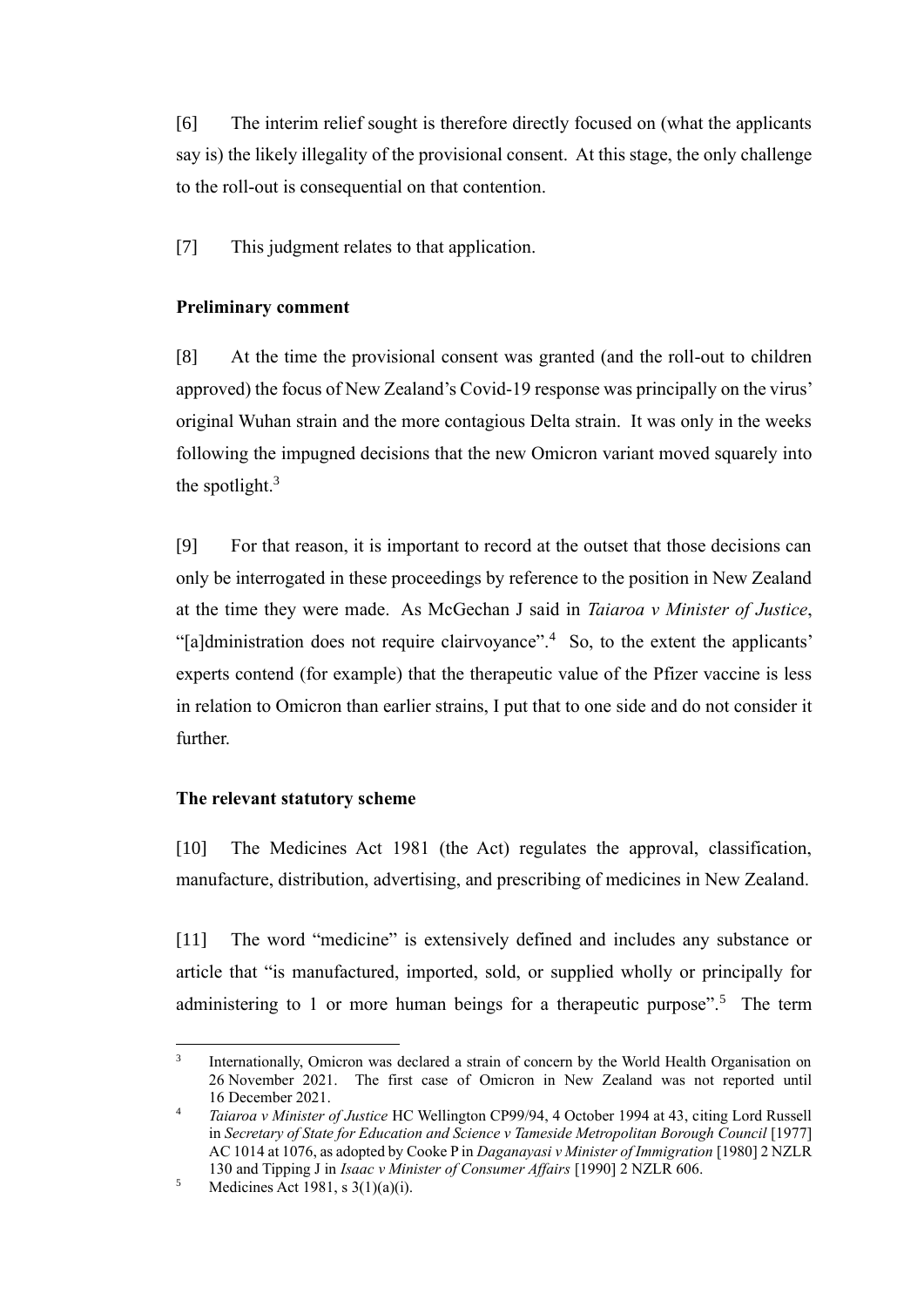"therapeutic purpose" is, in turn, defined to include the purpose of "preventing, diagnosing, monitoring, alleviating, treating, curing, or compensating for, a disease, ailment, defect, or injury".<sup>6</sup> There is, accordingly, no dispute that vaccines are included in the definition of "medicine".

- [12] And the term "new medicine" is defined in s 3(3) to mean:
	- (a) Any medicine that has not been generally available in New Zealand—
		- (i) Before the commencement of this Act; or
		- (ii) At any time during the period of 5 years immediately preceding the date on which it is proposed to become so available:

[13] Despite the fact that provisional consent had earlier been given to the Pfizer vaccine for people aged 12 and over (Comirnaty concentrate for injection 0.5 mg/mL delivered), there is also no dispute that the paediatric version of the vaccine is nonetheless a "new medicine" in terms of the Act, and required a separate provisional consent in order for it to be supplied and used in New Zealand.

# *Sale and supply of new medicines*

- [14] Section 20(2) of the Act prohibits the sale or supply of new medicines:
	- (a) before the Minister of Health has notified their consent or provisional consent in the *Gazette*; or
	- (b) otherwise than in accordance with any conditions imposed by the Minister on giving their consent or provisional consent.

[15] The Minister of Health has delegated his consent functions under the provisions just discussed to the Director-General of Health, who has, in turn, subdelegated it (with the Minister's written consent) to Mr Christopher James, the Group Manager of the New Zealand Medicines and Medical Devices Safety Authority (Medsafe).<sup>7</sup> Accordingly, it is Mr James who granted the provisional consent now at

 $\frac{6}{7}$  Section 4(a).

<sup>7</sup> Medsafe is a business unit of the Ministry of Health that deals largely with matters under the Act.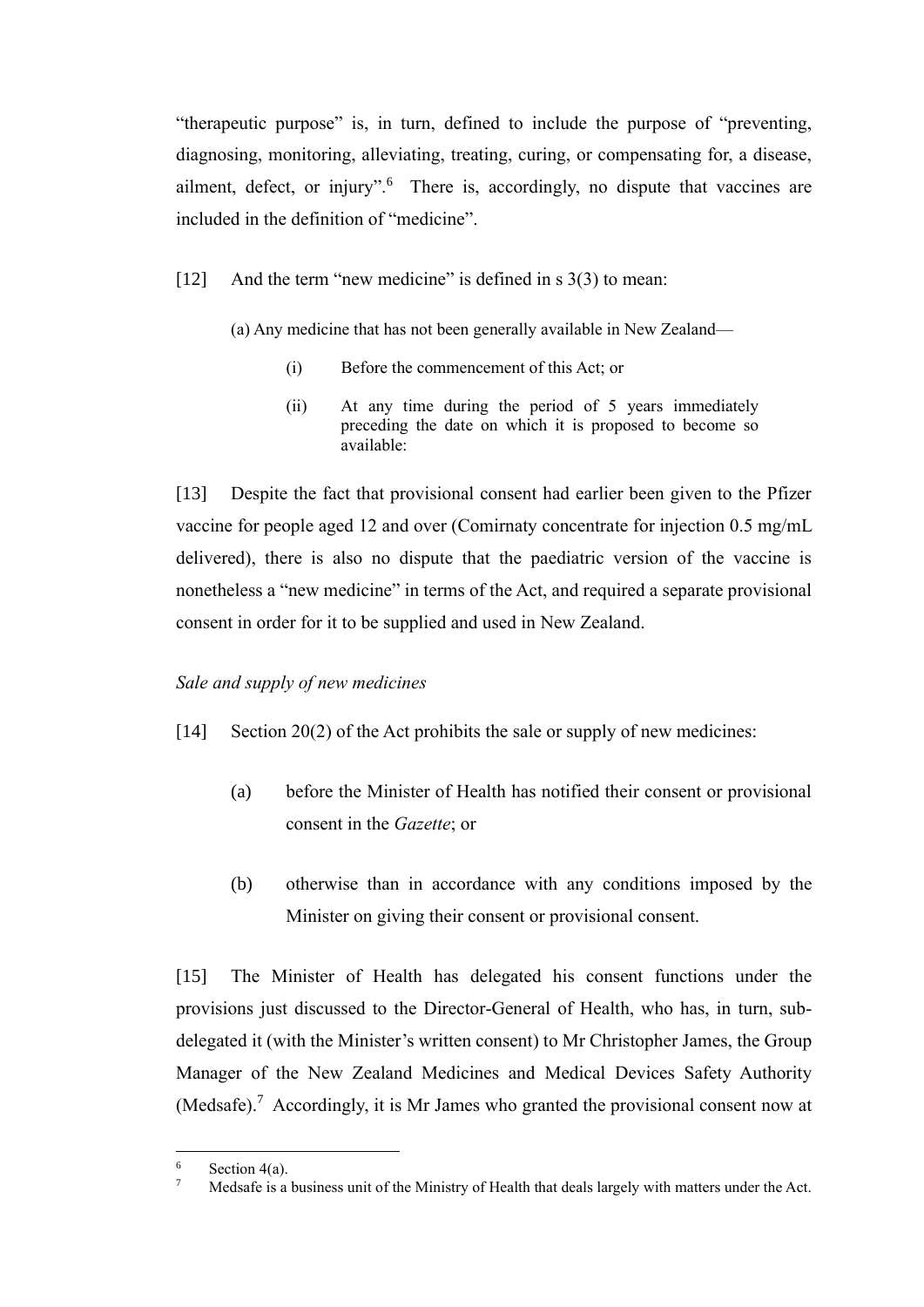issue. All references to the Minister in the remainder of this judgment should be read as references to Mr James.

[16] Section 21 governs applications for consent under s  $20.8$  Subsection (1) contains certain procedural requirements, including that every application shall be accompanied by a statement of the particulars specified in subs (2).

[17] There are 16 such "particulars". The first eight of these, (a) to (h), largely require the provision of basic information, including the new medicine's name, ingredients, recommended dosage, and claimed usefulness. The latter eight, (i) through (p), largely require the provision of more substantive, safety-focused information.

[18] Section 21(4) authorises the Director-General, before the gazetting of ministerial consent, to require an applicant to provide further information or particulars concerning the medicine or its manufacture, intended sale, distribution, or advertising.

[19] Section 22 details the process for determining applications for consent. Substantively, the Minister is required by subs (1) to:

- (a) Consider all the particulars and information relating to the medicine submitted under section 21 of this Act, and such other matters as appear to him to be relevant; and
- (b) As far as practicable, weigh the likely therapeutic value of the medicine against the risk (if any) of the use of the medicine injuriously affecting the health of any person.<sup>9</sup>

[20] The remainder of s 22 contains a series of steps that the Minister must follow if *not* at that point satisfied that that consent should be given. The first of these is to refer the matter to the "appropriate committee", which is then required to consider the

While s 20(3) refers to a "consent given under this section", the section does not directly confer the authority to consent on the Minister. That is, perhaps, because s 20 appears principally to be an offence provision.

<sup>&</sup>lt;sup>9</sup> Although safety is, unsurprisingly, a key consideration, it is notable that s 20(3) provides that "[n]o consent given under this section shall be deemed to warrant the safety or efficacy of the medicine to which the consent relates".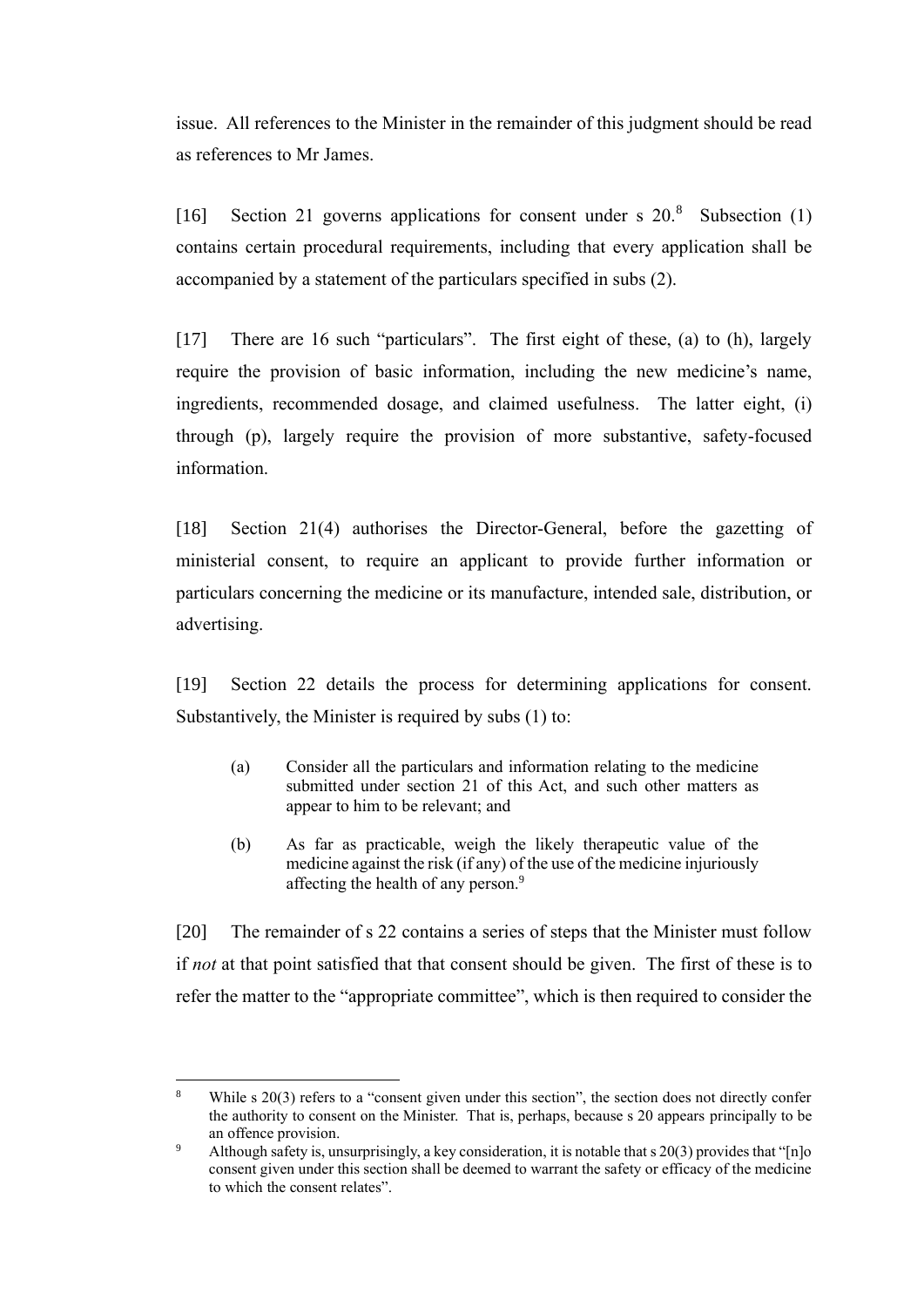matter and report back to the Minister with a recommendation as to the decision that should be made. The Minister can appoint advisory committees under s 8 of the Act.

[21] The Medicines Assessment Advisory Committee (MAAC) is one such committee. Its purpose is to advise the Minister or delegate on the risk-benefit profile of new medicines. MAAC normally meets three times a year, although MAAC has convened out-of-session meetings over the last year to consider Covid-19 vaccines due to the need for urgency. MAAC is comprised of 12 members, including one lay person; the remainder are independent experts with significant clinical experience or knowledge in subjects such as pharmacology, infectious diseases, oncology, geriatrics, and chemistry.

[22] Provisional consents are governed by s 23, subs (1) of which now provides:  $10^{\circ}$ 

Notwithstanding sections 20 to 22 of this Act, the Minister may, by notice [in the *Gazette*], in accordance with this section, give provisional consent to the sale or supply or use of a new medicine if the Minister is of the opinion that it is desirable that the medicine be sold, supplied, or used.

[23] Subsection (2) relevantly requires that an application for provisional consent must:

- (a) state, or be accompanied by a statement of, the particulars specified in paras (a) to (h) of  $s$  21(2); and
- (b) be determined by the Minister in accordance with s 22.

[24] And subs (3) permits the Minister to impose certain conditions when granting a provisional consent, including conditions relating to the persons to whom the medicine may be sold or supplied.

[25] Section 23(4) states that every provisional consent has effect for a period of only two years or less, although subs (4A) permits two-year extensions of the period determined under subs (4).

<sup>10</sup> Subsection (1) was amended following this Court's decision in *Nga Kaitiaki Tuku Iho Medical Action Society Inc v Minister of Health* [2021] NZHC 1107.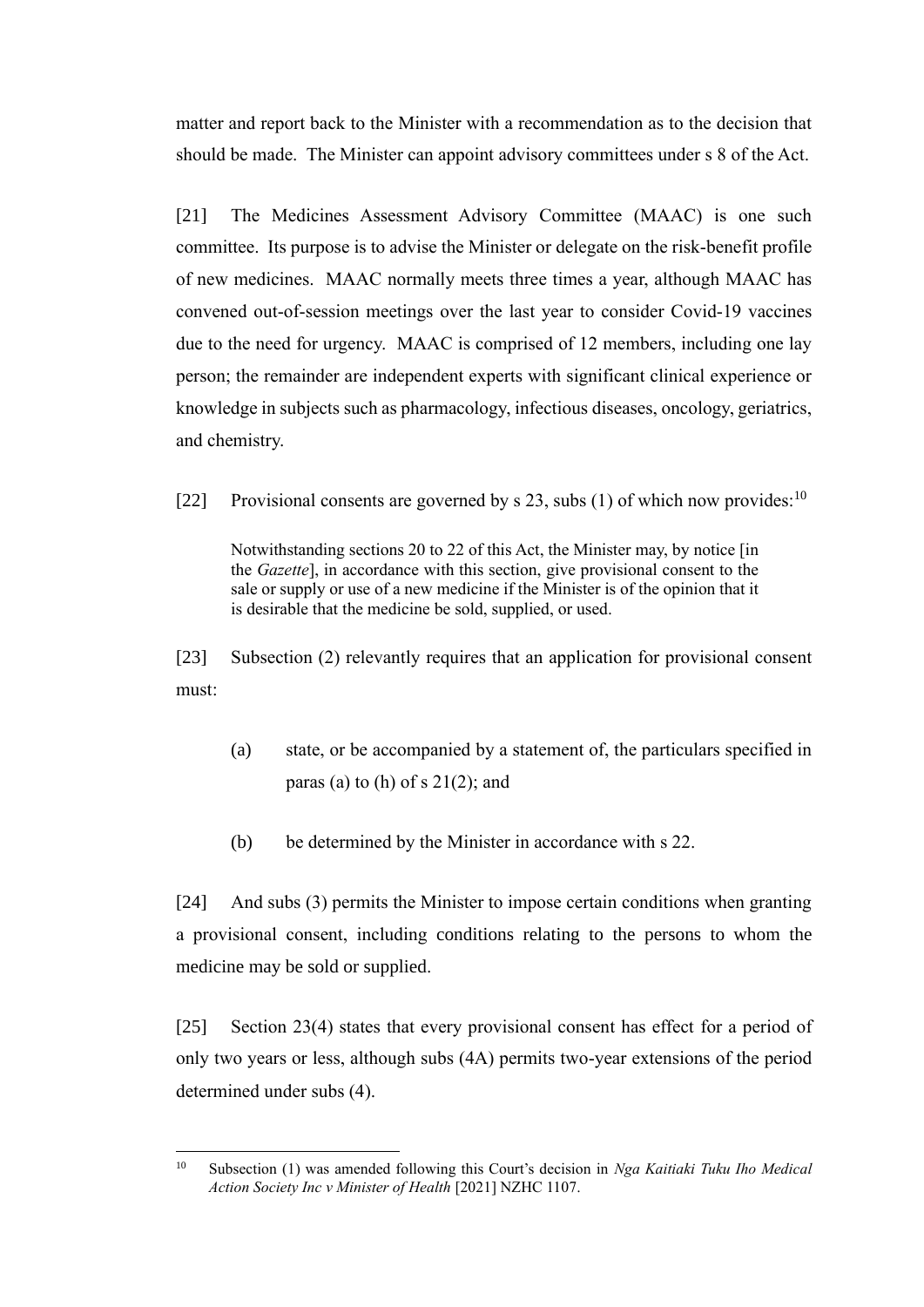#### **The provisional consent process for the paediatric vaccine**

[26] On 4 November 2021, Pfizer applied for provisional consent to the supply and sale of two Covid-19 vaccines: a modified version of the vaccine for individuals aged 12 years and over and the paediatric vaccine (for administration to children aged 5 to 11 years).<sup>11</sup> Both are based on Pfizer's original vaccine for those 12 and over (which was given provisional consent on 3 February 2021) and contain the same active ingredient (Tozinameran). As I have said, however, there is no dispute that these modified vaccines are properly regarded as "new medicines" in terms of the Act.

[27] Medsafe evaluators immediately began assessing the application. Although Mr James (as Medsafe's Group Manager) is not typically closely involved with such an evaluation process, the perceived urgency of, and public interest in, Pfizer's application led him to meet regularly with the evaluators, to discuss issues with them and to review excerpts and drafts of their reports. Mr James also deposed as to his constant review of the ever-increasing medical and scientific literature about Covid-19 vaccines both before and during the time when the consent was under consideration.

[28] On 10 December 2021 the evaluators presented their final assessment to Mr James. The evaluation had been peer-reviewed and separately assessed by their team leader. As far as the paediatric vaccine was concerned, they concluded that:

- (a) based on Pfizer's clinical study of the vaccine's effects among children 5 to 11 years of age, two doses of the paediatric vaccine appeared to be highly protective against symptomatic Covid-19, with an observed vaccine efficacy of 91 per cent among participants in the study;
- (b) based on the same study, two doses of the paediatric vaccine appeared to be safe and well tolerated among children 5 to 11 years old;

<sup>11</sup> Pfizer's initial vaccine for those aged 12 and over involved dosages of 30µg/0.3mL delivered. Its modified vaccine for that age group uses a different dosage form (it uses a solution for injection, rather than concentrate for injection) and changes the buffering ingredients used in order to further support the solution's stability. Pfizer's paediatric vaccine involves dosages of  $10\mu$ g/0.2mL delivered.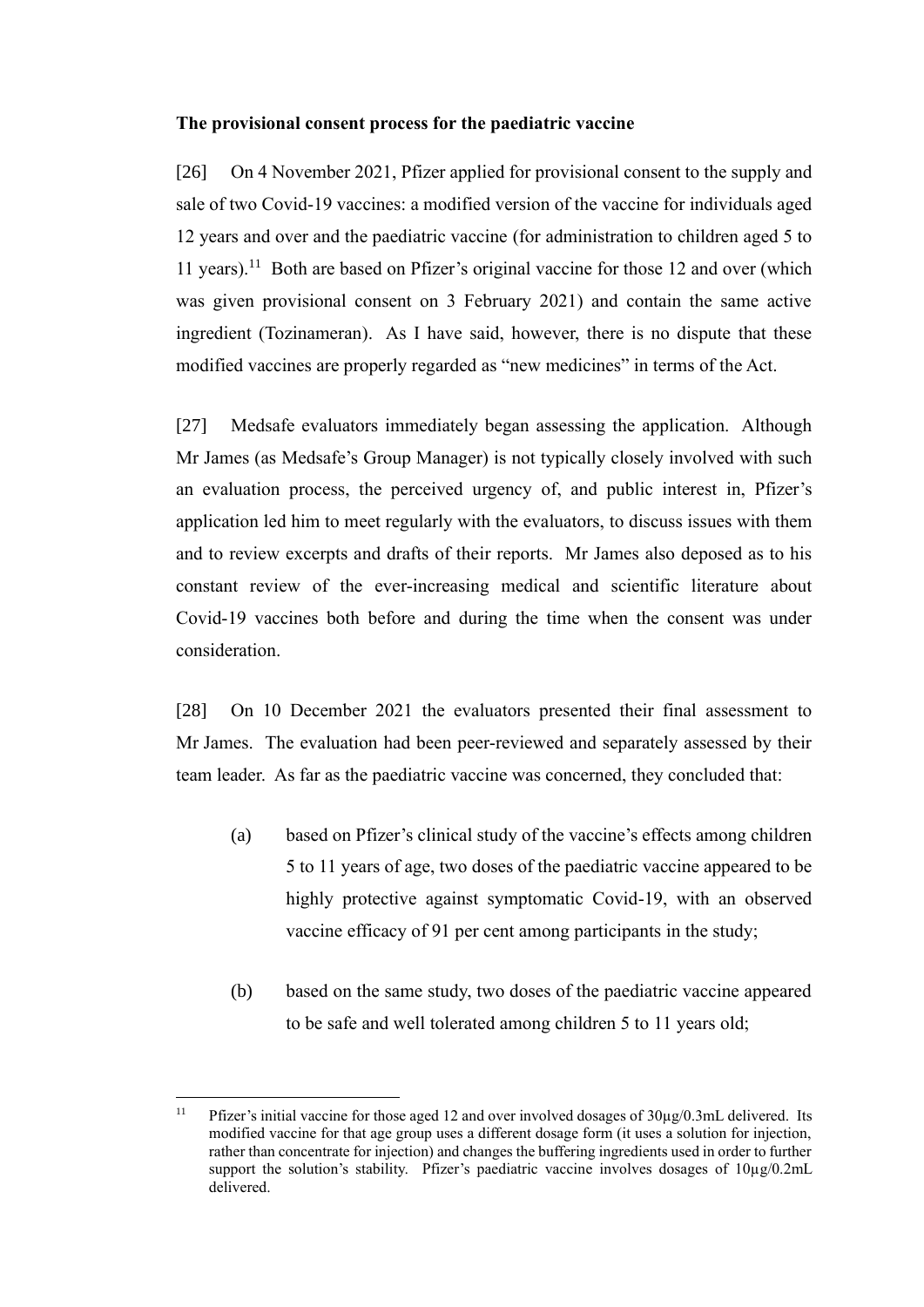- (c) the data provided was sufficient to provide reasonable assurance of comparability with the vaccine for those 12 years and older, which itself had a high efficacy and safety profile;
- (d) while Covid-19's disease burden is concentrated among the elderly, severe effects from Covid-19 are known to occur among children;
- (e) the therapeutic benefit/risk assessment for the paediatric vaccine was likely to be positive and favoured approval.

[29] Given high public interest and the fact that some data relating to safety was missing (due to the vaccine's rapid development) Medsafe's evaluation team recommended that the application be referred to the MAAC. Mr James agreed with, and implemented, that recommendation. To assist in their consideration, members of MAAC were provided with:

- (a) Pfizer's medicine application dossier;
- (b) Medsafe's final evaluation report and associated data;
- (c) Medsafe's paper to the Medicines Adverse Reactions Committee (an advisory body to Medsafe) regarding proposed updates to Pfizer's Risk Management Plan for the vaccine for those 12 years and older;
- (d) A presentation from the United States Centre for Disease Control on Covid-19 epidemiology in children 5 to 11;
- (e) A Medsafe presentation on myocarditis; and
- (f) A report to the Waitangi Tribunal prepared by six eminent New Zealand clinicians and academics, who had been asked to give expert evidence about the anticipated impact on Māori children and their whānau of the government's planned shift to the Covid-19 Protection Framework (the "traffic light system").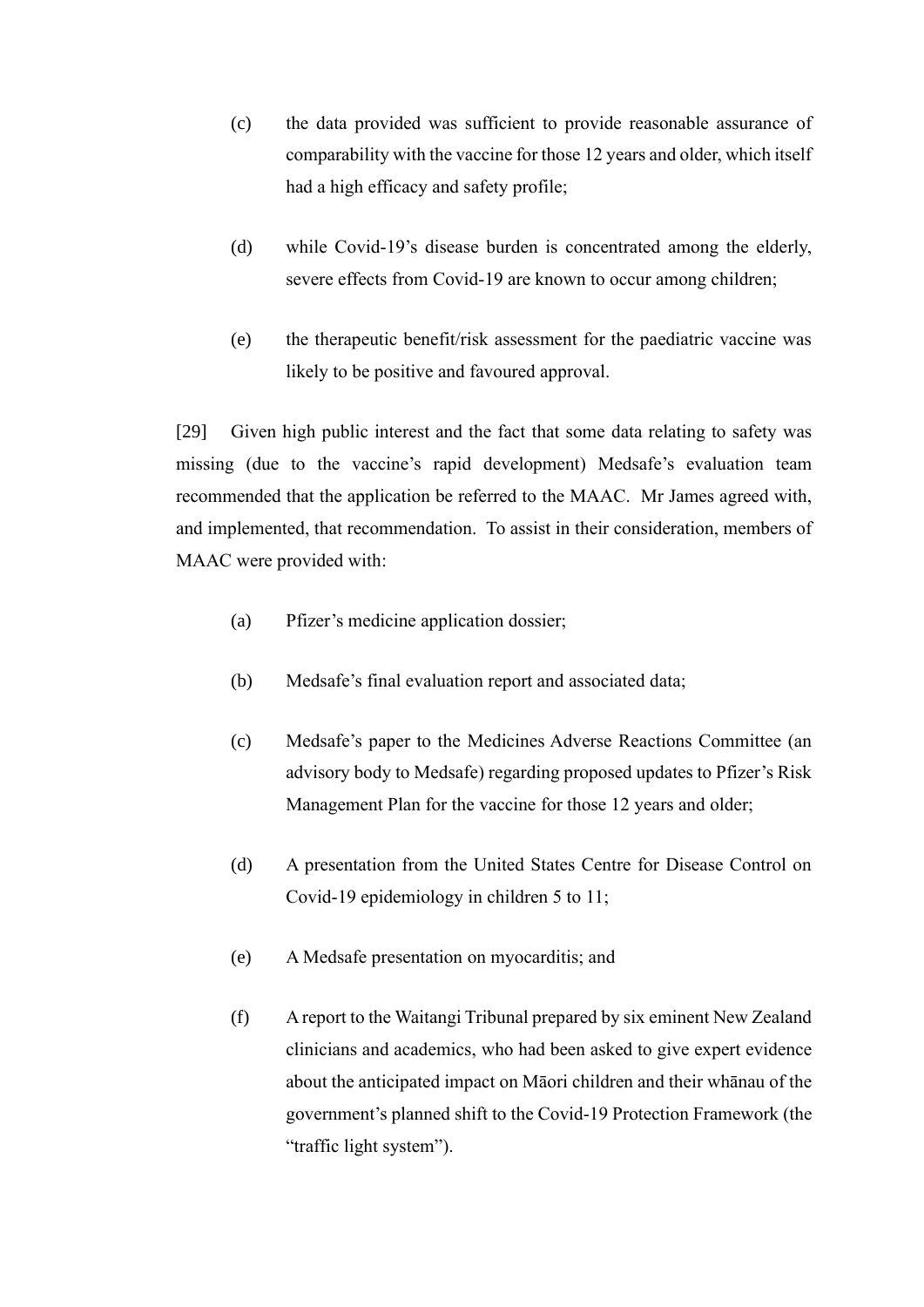[30] MAAC met on 14 December 2021. The Committee unanimously recommended that the paediatric vaccine receive provisional consent.

[31] Mr James considered MAAC's minutes and recommendation. On 16 December 2021 he agreed to give provisional consent to the paediatric vaccine. His evidence in these proceedings notes that:

- (a) while children are at less risk from Covid-19 than adults, there is still a risk of severe illness and complications;
- (b) the clinical data demonstrated the vaccine was highly effective at preventing symptomatic Covid-19 among children 5 to 11;
- (c) the clinical data demonstrated the vaccine was well tolerated and posed no new safety concerns among that age group; and
- (d) the clinical data specific to children aged 5 to 11 was supported by significant data regarding the safety of the vaccine for those aged 12 and over.

[32] Mr James also deposed that his decision was based solely on an assessment of the therapeutic benefits and risks of the vaccine to 5-to-11-year-olds; any potential benefits to vulnerable adults from the vaccination of children played no part in it. His evidence on that point is supported by the relevant documents, which do not refer to that as a consideration at all.

[33] The provisional consent granted by Mr James was subject to certain conditions, including that Pfizer provide Medsafe with a range of further information when it became available, including final reports from Pfizer's clinical study of 5-to-11-yearolds and periodic safety reports.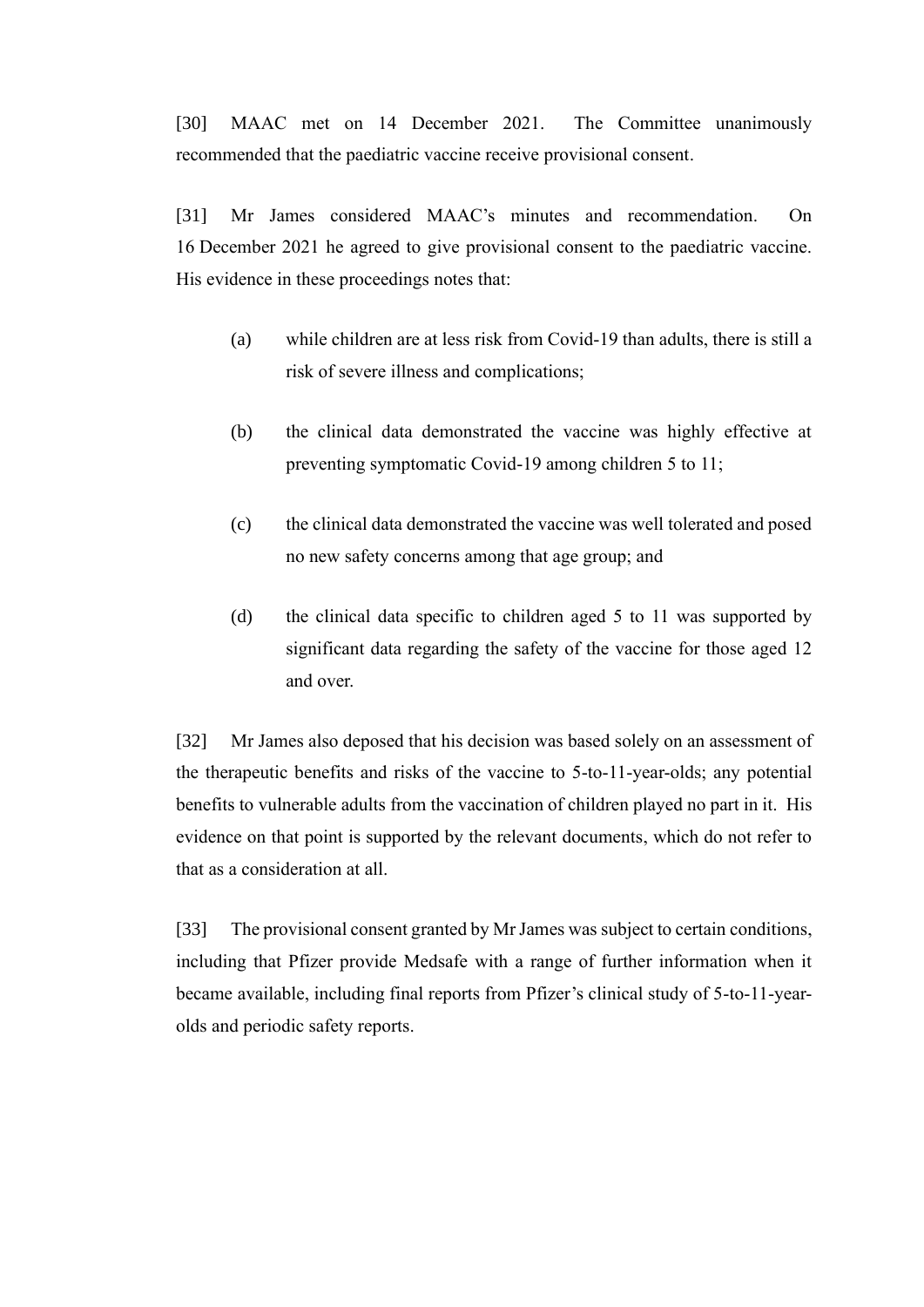[34] On 16 December 2021 the provisional consent was publicly announced and gazetted.<sup>12</sup>

#### **The roll-out decision**

[35] In parallel to the consent process, the safety and efficacy of Pfizer's paediatric vaccine was also assessed by the Ministry of Health's Covid-19 Vaccine Technical Advisory Group (CV-TAG), chaired by the Ministry's Chief Science Advisor, Dr George Town. CV-TAG provides scientific advice on matters relating to the Covid-19 vaccine roll-out to the Director-General of Health, Dr Bloomfield.

[36] Following its own assessment of the paediatric vaccine's benefit/risk relationship, CV-TAG advised Dr Bloomfield of its view that the paediatric vaccine should be included in its Covid-19 vaccine roll-out.<sup>13</sup> CV-TAG also made recommendations relating to spacing of doses and prioritisation of vulnerable populations.

[37] Of some further relevance here is CV-TAG's specific advice that mandates, vaccine certificates or vaccine targets should not be used or required for children aged 5 to 11, and that children in this age group should not be denied access to locations or events based on their vaccination status. It also proposed a specific public education campaign explaining why children should not be excluded from activities, in order to reduce the risk of informal or unintended exclusions.

[38] At about the same time, the Ministry of Health also prepared a "child wellbeing impact assessment" of immunisation for children aged 5 to 11 years to inform and assist Cabinet's decisions around the vaccination of children. The Wellbeing Impact Assessment specifically contained a rights analysis, conducted by reference to the United Nations Convention on the Rights of the Child.

<sup>&</sup>lt;sup>12</sup> On 17 December 2021 the Gazette notice was amended to correct an error in the conditions attached to the provisional consent.

<sup>&</sup>lt;sup>13</sup> Whereas Medsafe's role is to consider whether a new medicine can lawfully be supplied in New Zealand under the Medicines Act, whether a new medicine should be publicly funded (and, in the case of the paediatric vaccine, included in national Covid-19 immunisation programme) is a matter for Cabinet to determine.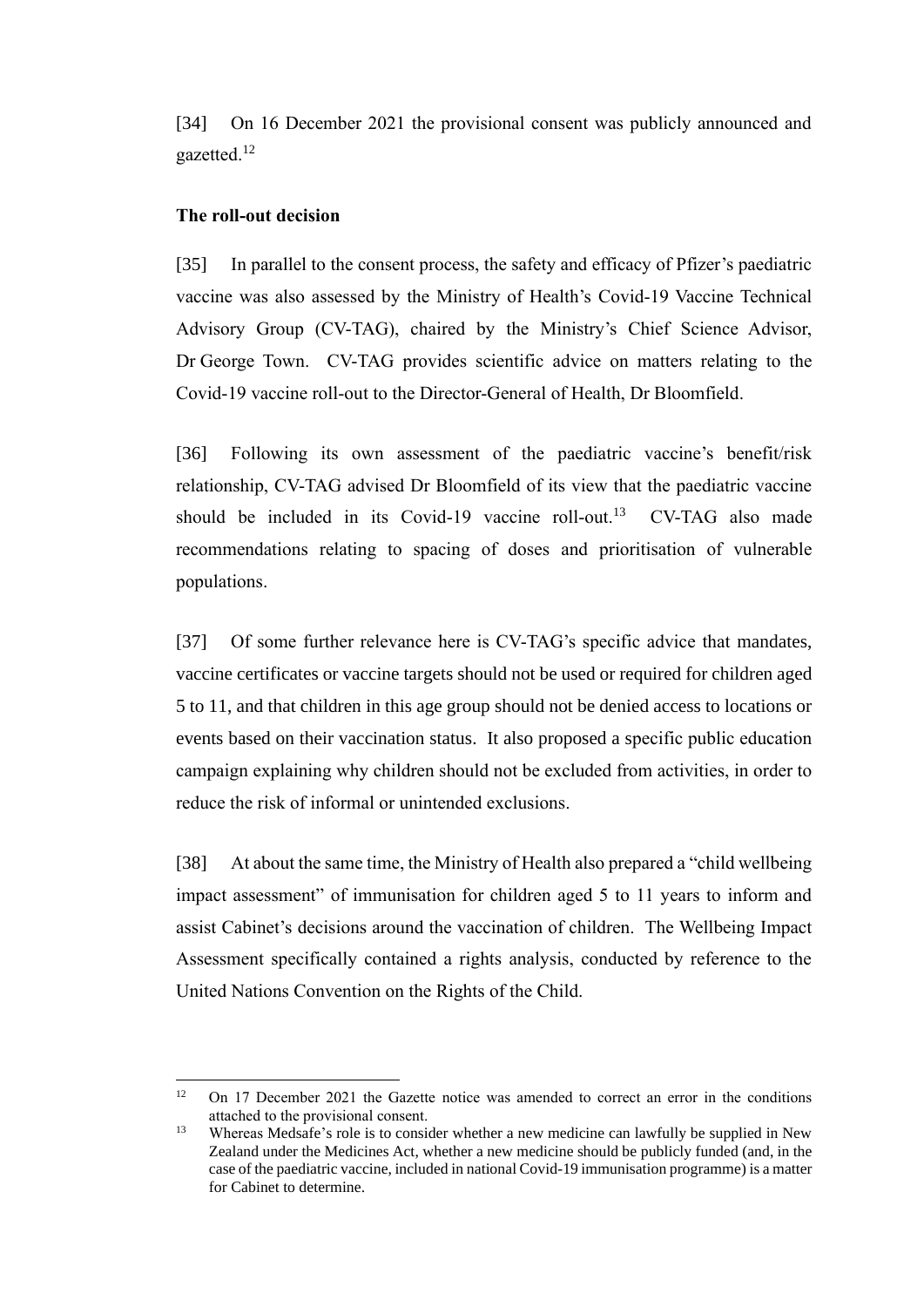[39] The authors of the assessment acknowledged that, while Covid-19 is only uncommonly serious or fatal for children, the pandemic has had and will continue to have significant impacts on children's health, education, relationships, development, and lives. Consistent with CV-TAG's advice, the Wellbeing Impact Assessment found that:

- (a) immunisation of the wider population is important to protect children and promote their wellbeing;
- (b) immunisation of children adds protection and promotes their development with or without high levels of population immunisation;
- (c) immunisation of Māori children requires high and urgent focus because Māori have suffered high pandemic impacts, remain at high risk, and have a significantly greater child population; $^{14}$ .
- (d) immunisation of children should be voluntary, with no associated restrictions for any children, so that their vaccination status does not outweigh the benefits to their development of full access and participation in education, development, recreation and community activities and public places; and
- (e) immunisation of children should, where possible, promote whānau wellbeing.

[40] Dr Bloomfield accepted and agreed with the CV-TAG conclusions and advice, which were noted by Cabinet. In accordance with CV-TAG's recommendations, Cabinet recorded that high priority should be given to:

(a) engagement with and resourcing for Māori to promote Covid-19 immunisation uptake for children and adults, together with access and

<sup>&</sup>lt;sup>14</sup> The Wellbeing Impact Assessment noted that 14 per cent of the Māori population is aged 5 to 11, compared with 9 per cent of the non-Māori population.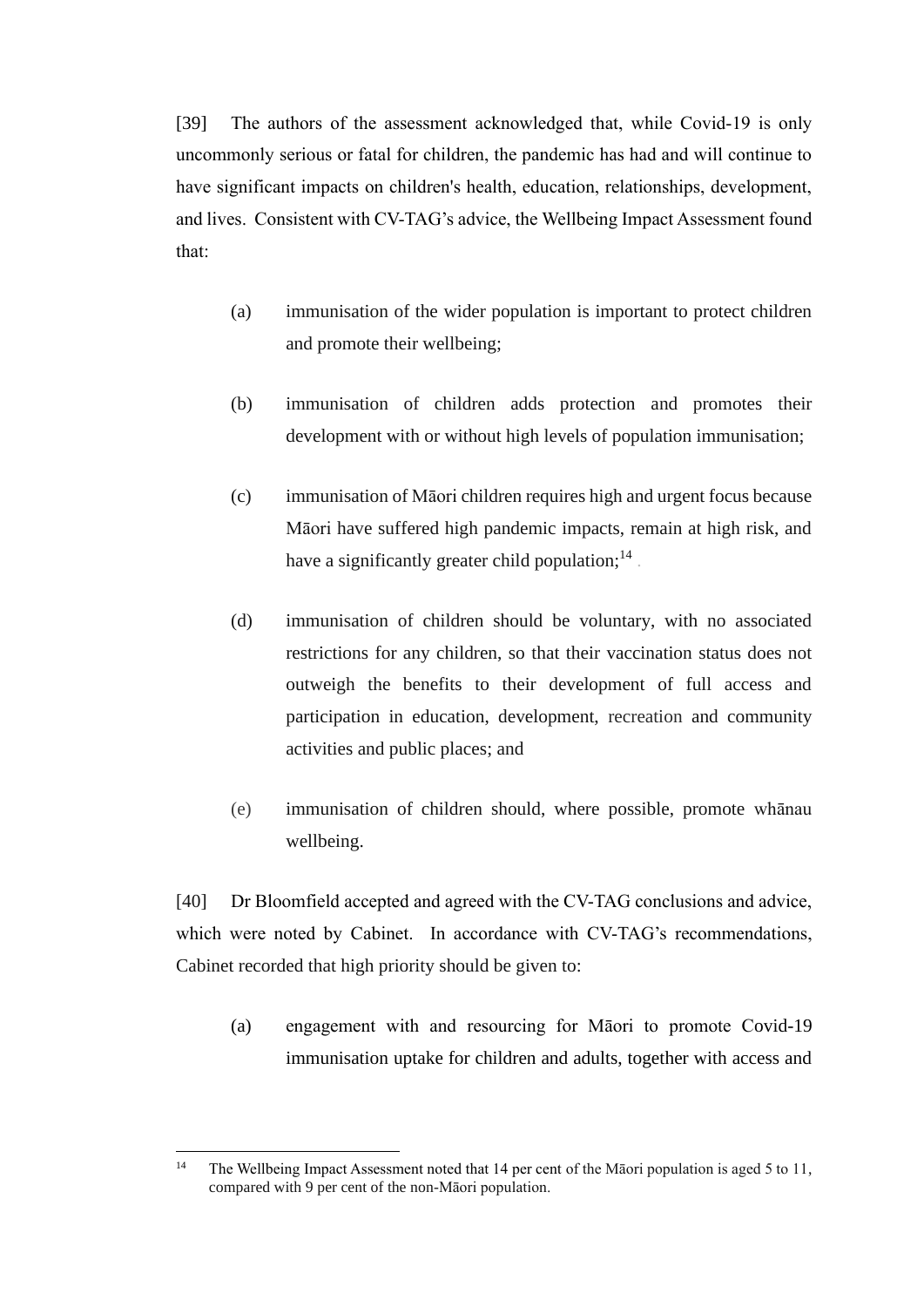uptake of other health and social measures that promote whānau wellbeing and the wellbeing of tamariki Māori;

(b) the promotion of immunisation for children who are, like tamariki Māori, at higher risk of exposure to, and adverse effects from, Covid-19, including Pacific children, children with disabilities and health conditions, and children in the care of Oranga Tamariki.

[41] As mentioned earlier, the roll-out was announced on 21 December 2021. In a press release that day, Minister Hipkins (the Minister for Covid-19 Response) said that

[42] He also said that while the government was strongly encouraging parents to have their children vaccinated, it "has no intention of making Covid-19 vaccinations mandatory for anyone in this age group".

[43] In response to these present proceedings, the Secretary for Education, Ms Iona Holsted, elaborated on this last aspect of the Minister's statement. She explained that under the COVID-19 Public Health Response (Protection Framework) Order 2021 (the Order) neither children seeking to access education nor their parents, can be denied entry or access to education services based on vaccination grounds. These rules apply to all "designated education and care premises," which are defined to include licensed early childhood services, registered schools, Out of School Care and Recreation programmes and school hostels.

[44] Ms Holsted's evidence was that there are no plans to amend this aspect of the Order; there is therefore no basis for suggesting that access to education services will be denied to unvaccinated children. Rather, the Minister for Covid-19 Response has recently agreed to expand the definition of "designated education and care premises" to include external organisations providing curriculum-related services to schools that opt in, in certain circumstances. This would cover what is known as "education outside the classroom", including things such as visits to swimming pools, museums, and school camps.

Immunising 5 to 11-year-olds helps protect whānau members whose health makes them more vulnerable to Covid-19.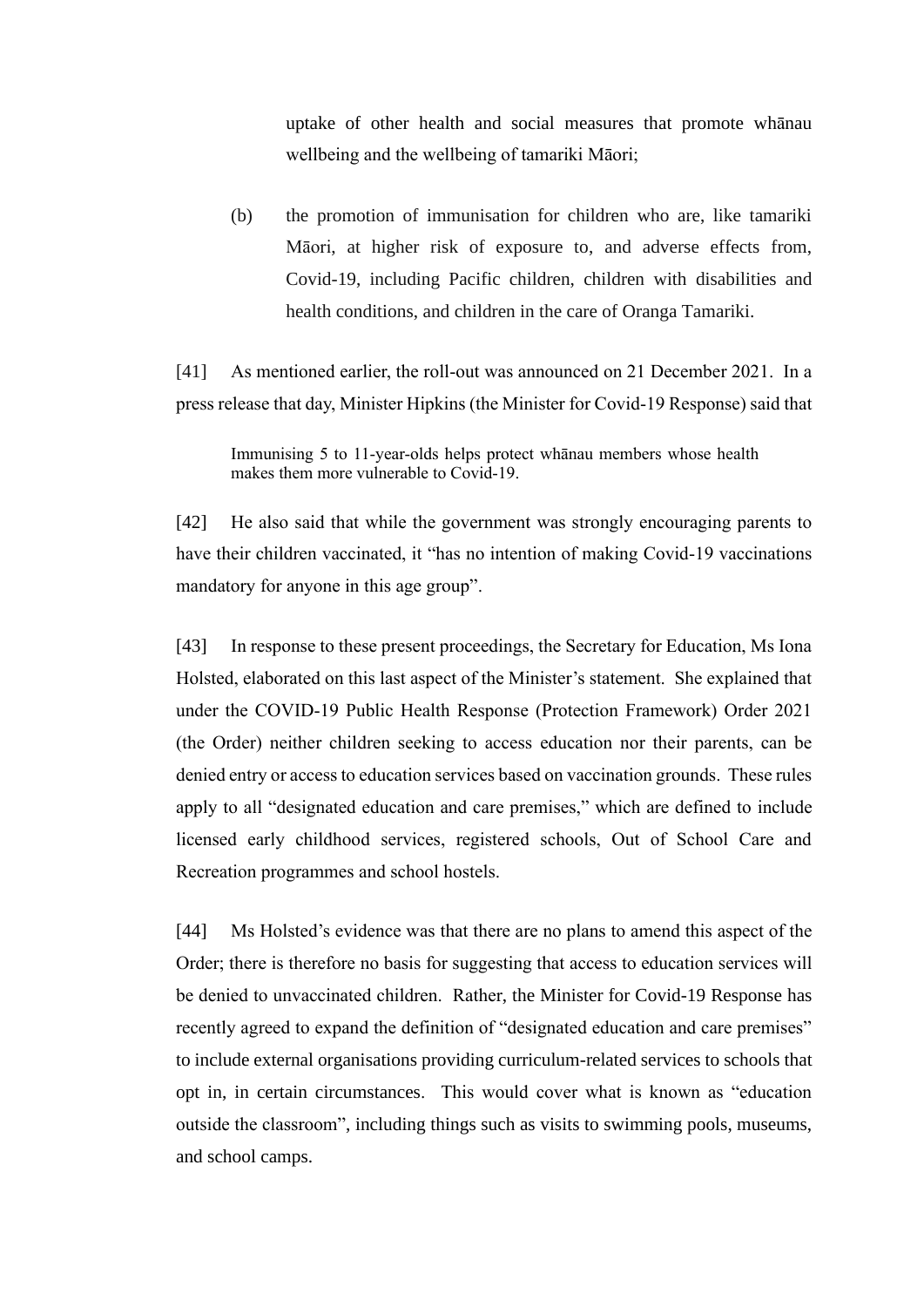### **Should an interim order be made?**

[45] I have set out the terms of the interim order sought earlier in this judgment. But to repeat it here for convenience, they seek a declaration that:

… the provisional consent granted under section 23 of the Medicines Act 1981 for the Pfizer Comirnaty vaccine (the Vaccine) for 5 to 11 year olds (Provisional Consent) may be invalid and unlawful, and that, until further order of the Court, the Respondents ought not to take any further action, in relation to *healthy* children aged 5 to 11 *who are not immunocompromised* that is, or would be, consequential on the exercise of the statutory power, including proceeding with the roll out of the Vaccine to *healthy* children aged 5 to 11 *who are not immunocompromised.*

*Legal framework*

…

[46] Section 15(1) of the Judicial Review Procedure Act 2016 states:

## **15 Interim orders**

(1) At any time before the final determination of an application, the court may, on the application of a party, make an interim order of the kind specified in subsection (2) if, in its opinion, it is necessary to do so to preserve the position of the applicant.

[47] If applicants can establish that they have a position to preserve, then the Court has a wide discretion to consider all the circumstances of the case, including the apparent strengths or weaknesses of the applicant's claim for review, and all the repercussions, public and private, of granting interim relief.<sup>15</sup>

# *The applicants' evidence*

[48] The applicants have personally deposed as to the social and educational difficulties they believe their children will face if they remain unvaccinated in the face of the roll-out of the paediatric vaccine. It is not necessary to set their concerns out in detail here, but it can usefully be noted that they are inherently speculative, in the sense that they have no factual foundation other than the applicants' subjective opinions. I nonetheless accept that those opinions and beliefs are sincerely held.

<sup>&</sup>lt;sup>15</sup> *Minister of Fisheries v Antons Trawling Company Ltd* [2007] NZSC 101 at [3].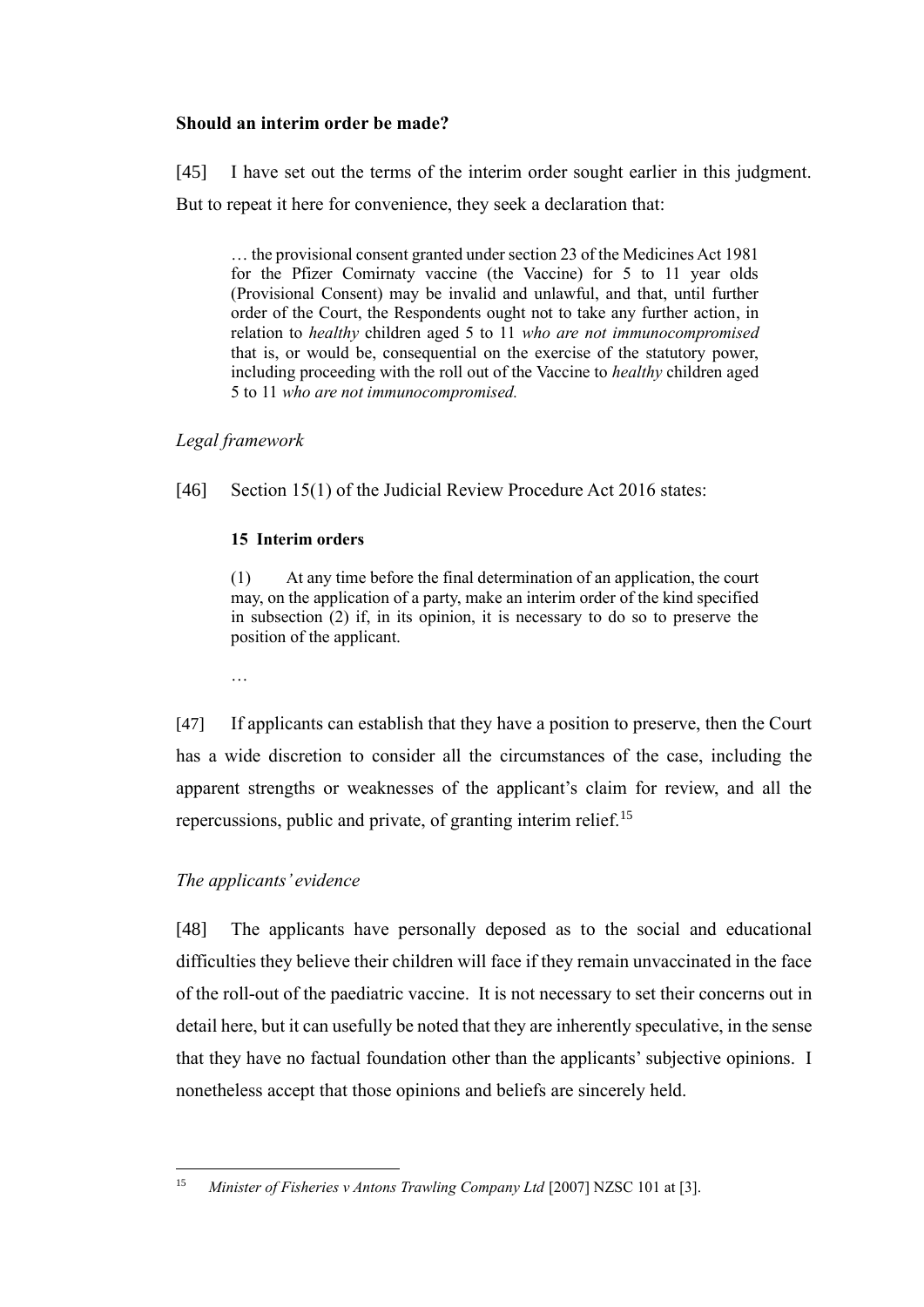- [49] As well, the applicants have filed affidavits sworn by a number of experts:
	- (a) Dr Martin Lally, a financial expert, who has undertaken a cost/benefit analysis in which he concludes that:
		- (i) parental opposition to vaccinating their children is rational because (based on his own assessment of publicly available adverse event data) although the risk of death from Covid-19 for unvaccinated children with an underlying condition is greater than that of taking the vaccine, there are "reasonable grounds" to support the view that vaccine risks exceed Covid-19 risks for unvaccinated children without an underlying condition; and
		- (ii) the "quality of life years" lost by an assumed 47,000 vaccineobjecting parents as a result of a "mandatory" paediatric vaccination scheme (one in which there are penalties for noncompliance) is greater than the "quality of life years" saved as a result of the such a scheme.
	- (b) Professor Nikolai Petrovksy, who has a PhD in immunology from the University of Melbourne and now works as a vaccine developer;<sup>16</sup>
	- (c) Byram Bridle, an Associate Professor of viral immunology in the University of Guelph in Canada, where he specialises in developing vaccines for prevention of infectious diseases and treating cancers in humans; and
	- (d) Dr Simon Brown, a retired New Zealand research scientist whose specialist areas of research included immunology.

[50] With respect, Dr Lally's evidence is of little assistance in the context of the present application. To the extent it carries with it a suggestion that the relevant

<sup>&</sup>lt;sup>16</sup> His "Spikogen" Covid-19 vaccine is being distributed in Iran.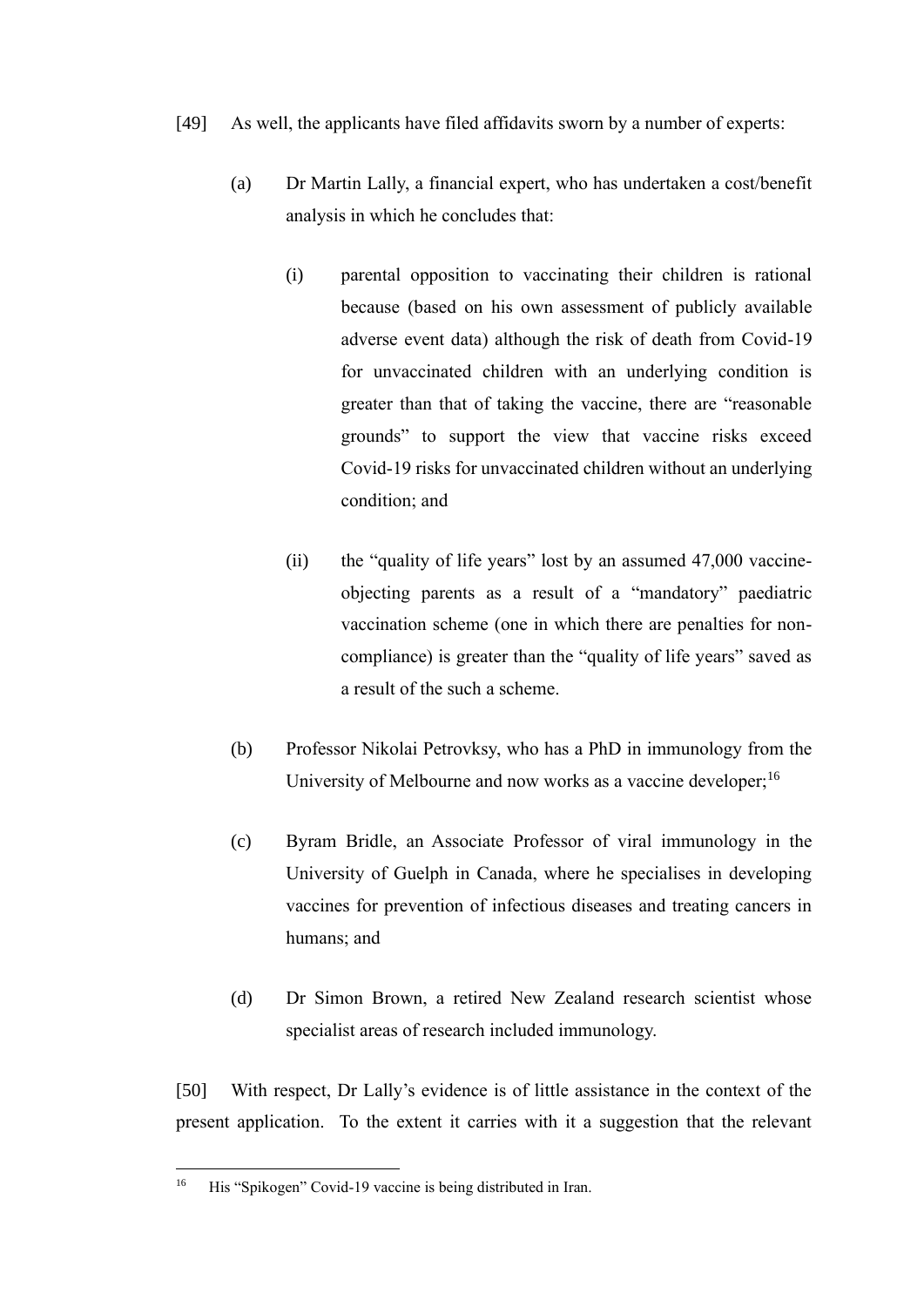decision-makers should have done the kind of cost-benefit analysis that he has undertaken, I reject it.

<span id="page-15-0"></span>[51] As far as the three scientific experts are concerned, they make a range of claims regarding the paediatric vaccine's efficacy and safety, including that: $17$ 

- (a) Pfizer's clinical trials for the paediatric and non-paediatric vaccines were too small and too short to assess vaccine risk properly;
- (b) the risks of mRNA vaccines, of which the paediatric vaccine is one, are insufficiently known; and
- (c) the known risk of rare adverse effects from the paediatric vaccine (such as myocarditis) outweigh its benefits, in part because the infection fatality rate for Covid-19 is relatively low for otherwise healthy children and the vaccine:
	- (i) is non-sterilising (does not prevent infection); and
	- (ii) does not prevent transmission of Covid-19.

#### *Discussion*

[52] To paraphrase Mr Williams' submission slightly, the position the applicants seek to preserve by their application is "their unvaccinated children's ability to have full access to school and community facilities". That position is predicated on the proposition that if no children aged between 5 and 11 can be vaccinated (or only those who are immunocompromised) then there will no grounds for differential treatment of their children and such exclusion could not occur.

[53] Even if this could be said to amount to a qualifying (protectable) right or interest, the evidence does not persuade me that it has been placed in jeopardy by the

<sup>&</sup>lt;sup>17</sup> Concerns are also variously raised about vaccine-associated enhanced disease, negative vaccine efficiency, infection as a result of mRNA vaccines and erosion of children's immunity.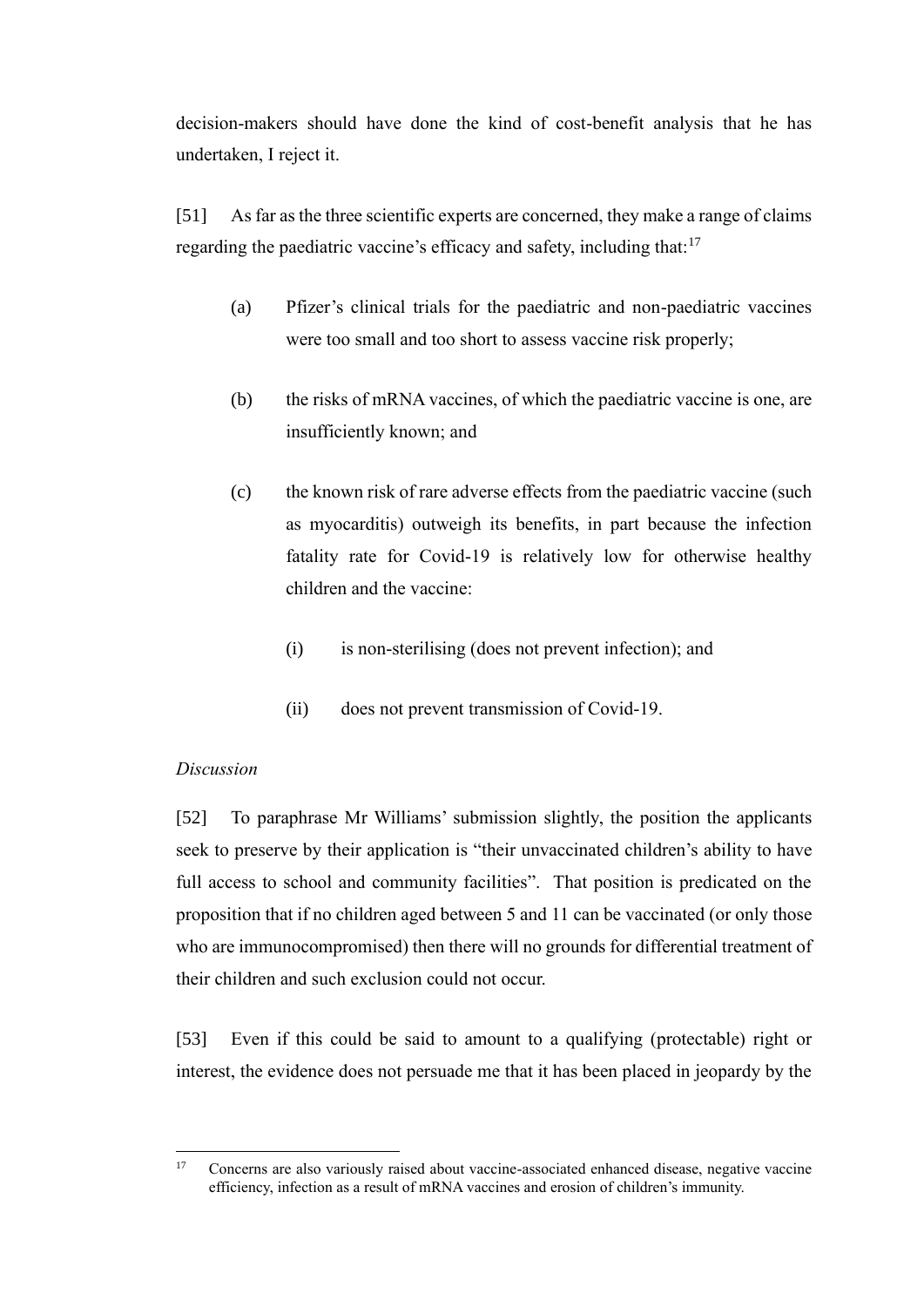consent or the roll-out. While I accept that the applicants themselves may remain sceptical about that, the evidence summarised earlier shows that:

- (a) there is no intention (and likely no legal ability) to exclude unvaccinated children in the relevant age group from schools;
- (b) to the extent there may presently be some impediments to unvaccinated children participating in extra-curricular or community activities, work is underway to encourage the removal of those impediments;<sup>18</sup> and
- (c) a number of the impediments referred to by the applicants are the result of their own (rather than their children's) unvaccinated status.

[54] I am unable to accept that the applicants' concerns that their unvaccinated children will be shunned or bullied by other children (or adults) give rise to a protectable position to preserve. The implicit suggestion that this possibility should have been in the minds of the officials charged with making important public health decisions is simply a bridge way too far. And nor is it legitimate to view these matters (feared exclusion from facilities and societal pressures more generally) as operating to convert a legally optional vaccine into a "quasi-mandatory" one. The reality is that the applicants here do have a genuine choice: the fact that its exercise may give rise to consequences they would prefer to avoid does not, in my view, mean that the choice is not a real one.

[55] All that said, however, I acknowledge that in *Nga Kaitiaki Tuku Iho Medical Action Society Inc v Minister of Health* (KTI) (which concerned an application for interim orders aimed at halting the initial roll-out of the initial Pfizer vaccine) I was prepared to take a liberal approach to the existence of the required position to preserve.<sup>19</sup> In particular, I said it was "arguable that KTI does have a position to preserve, because by the time the substantive claim is heard, the vaccine will have

<sup>&</sup>lt;sup>18</sup> Although there may continue to be some restrictions in fact, due to the vaccination status of the children's parents.

<sup>&</sup>lt;sup>19</sup> *Nga Kaitiaki Tuku Iho Medical Action Society Inc v Minister of Health, above n 10, at [55],* referring to the decisions of Walker J in *Christiansen v Director-General of Health* [2020] NZHC 887, [2020] 2 NZLR 566 and Cooke J in *Greer v Chief Executive of Department of Corrections* [2018] NZHC 1240, [2018] 3 NZLR 571.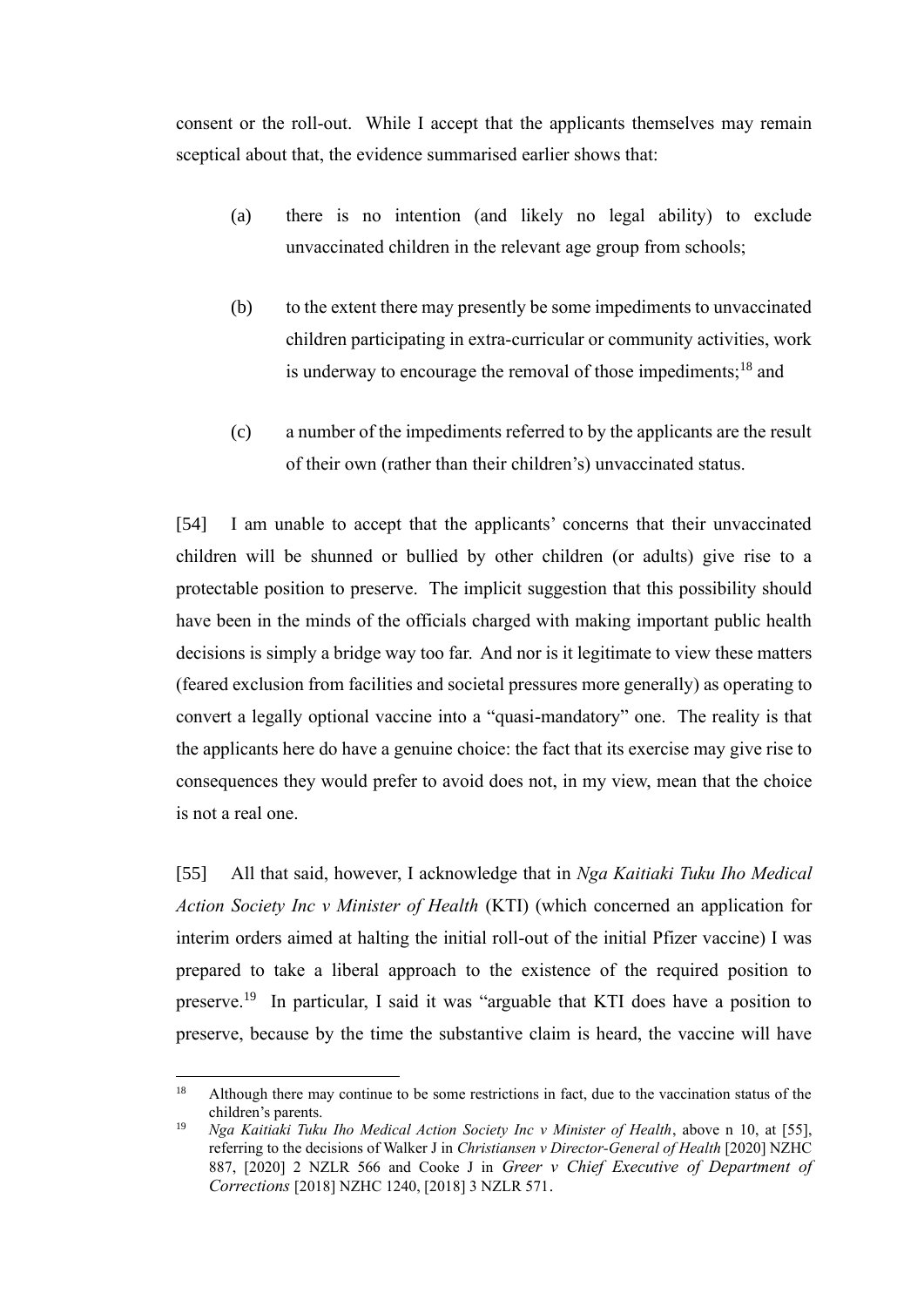been largely rolled out and the relief it now seeks on an interim basis will be unavailable". I also acknowledge that the present applicants are, on the face of it, in a similar position to the applicants in *KTI*. Unsurprisingly, the applicants advocate the same approach here.

[56] There are, however, material distinctions between the two cases. In *KTI*, I formed the relatively clear view that there was a legal problem with the provisional consent then at issue. That legal problem had nothing to do with the medical or scientific merits of the vaccine itself; it was a statutory concern that needed to—and could—be addressed as a matter of urgency by Parliament.<sup>20</sup> In those circumstances, the proposition that the Court was precluded from addressing that issue by a jurisdictional bar (the applicants' absence of a position to preserve) was an unattractive one.<sup>21</sup> Despite the requirement for a position to preserve being expressed in threshold terms, the merits of the underlying, substantive, application for review may in some cases have a bearing on whether it is met.

[57] Viewed in that way, the applicants' challenge in the present case is of a very different order. Although it is also directed at the "lawfulness" of the provisional consent, the alleged illegality is said to lie in the factual contention that the Minister's conclusion as to relative therapeutic value and potential risks of the paediatric vaccine was wrong, as a matter of science. It is only in the rarest of cases that this Court on review will engage with such a merits-based attack. As a matter of both law and logic, in a case where more than one view of the facts can reasonably be held, and the decision-maker has turned their mind to and applied the relevant statutory test, such a challenge cannot succeed.<sup>22</sup> A merits-based challenge will, in effect, only succeed if the impugned decision is demonstrably irrational.

[58] And here, the evidence filed by the respondents makes it clear beyond doubt that the Minister *did* apply the relevant statutory test and then made an assessment

<sup>&</sup>lt;sup>20</sup> For that reason, interim relief was ultimately declined as a matter of discretion.<br><sup>21</sup> And despite going on to find that it was strongly arouable that the provision

And despite going on to find that it was strongly arguable that the provisional consent was unlawful, I ultimately exercised my discretion against making the interim orders sought. That was because the illegality could (and likely would) be quickly remedied by Parliament, and significant adverse private and public repercussions that would flow from such orders.

<sup>22</sup> See *New Zealand Fishing Industry Association* v *Minister of Agriculture and Fisheries* [1988] 1 NZLR 544 (CA) at 552 and *Taiaroa v Minister of Justice*, above n 4, at 42.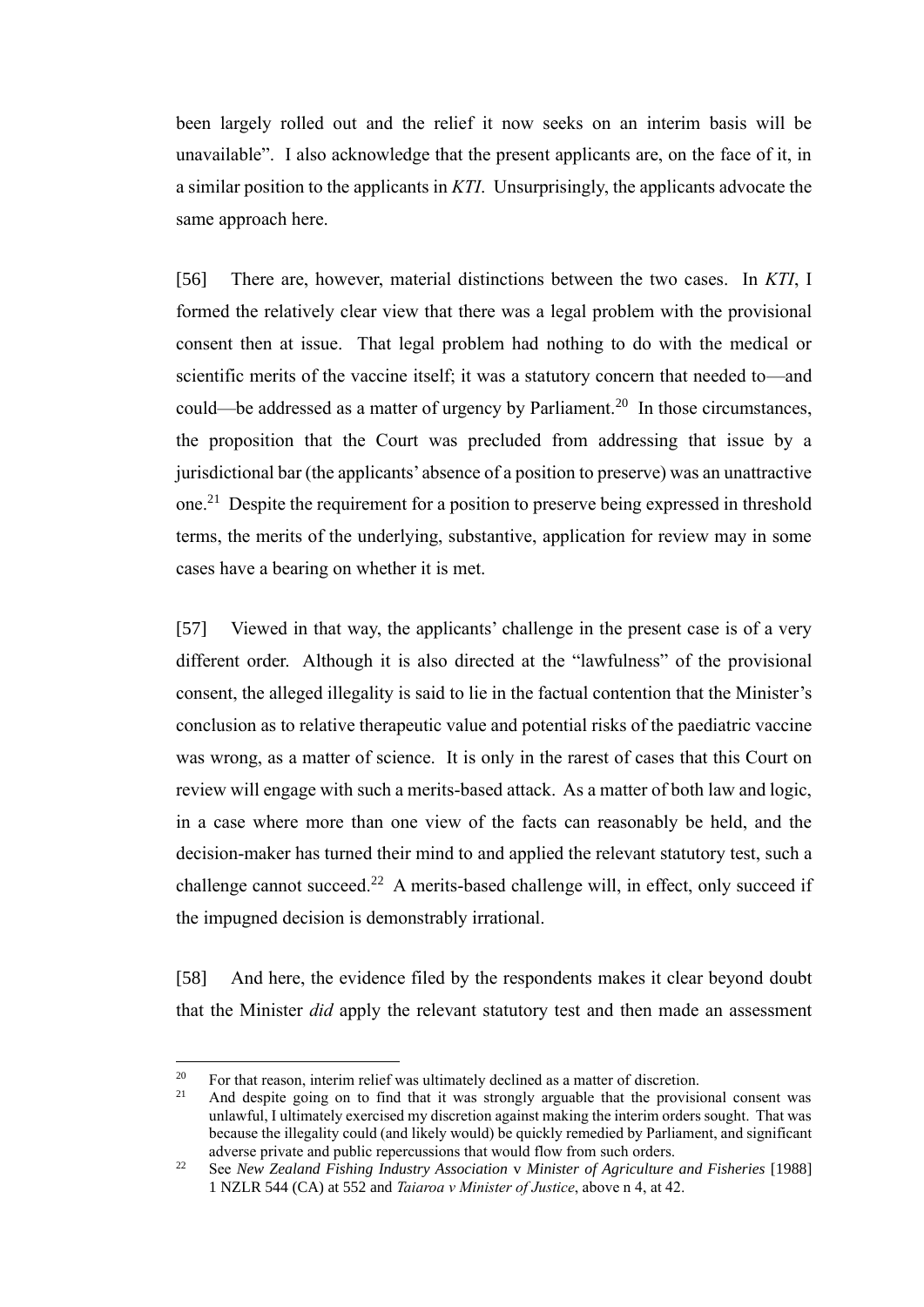(based on all the expert information before him) that the therapeutic value of the paediatric vaccine outweighed the risk of injurious effect. Even accepting the expert qualifications of the applicants' witnesses and that their contrary scientific views are arguable, there is nothing in their evidence to persuade me that it is arguable that the Minister made an error of fact of such moment that his conclusion was not one that was reasonably available to him. That is particularly so where the relevant decision is made in the context of a government response to a global pandemic. As I said in *KTI*: 23

A very significant margin of appreciation must be afforded to those who are charged with making public health decisions—including decisions about managing public health risk—of a very significant kind. In the present case, the evidence is that the Minister has been advised by a plethora of experts in the relevant fields. And as just noted, the approval of the vaccine is in step with international developments.

[59] At this interim and untested stage, I necessarily accept both the bona fides and expertise of the scientists who have sworn affidavits supporting the position of the applicants. But what is equally clear is that there is a wealth of legitimate scientific opinion supporting the conclusions reached by the Minister.

[60] In terms of the specific concerns expressed by the applicants' experts summarised at [\[51\]](#page-15-0) above, the contrary evidence is (briefly) that:

- (a) Pfizer's clinical trial for the initial Covid-19 vaccine included approximately 44,000 participants. Its paediatric clinical trial included 5,500 participants, 3,100 of whom received the paediatric vaccine. These are large by the standards of normal vaccine trials. While neither were large enough to identify rare adverse effects like myocarditis, that is not the purpose of such trials, which seek to identify vaccine efficacy and more common risks. Rare adverse effects are meant to be identified by subsequent passive reporting systems. They were identified by these systems at very low rates.
- (b) Pfizer's trials each took place over multiple months. It has not been able to provide long-term safety data regarding the vaccine's effects

<sup>&</sup>lt;sup>23</sup> *Nga Kaitiaki Tuku Iho Medical Action Society Inc v Minister of Health*, above n 10, at [73].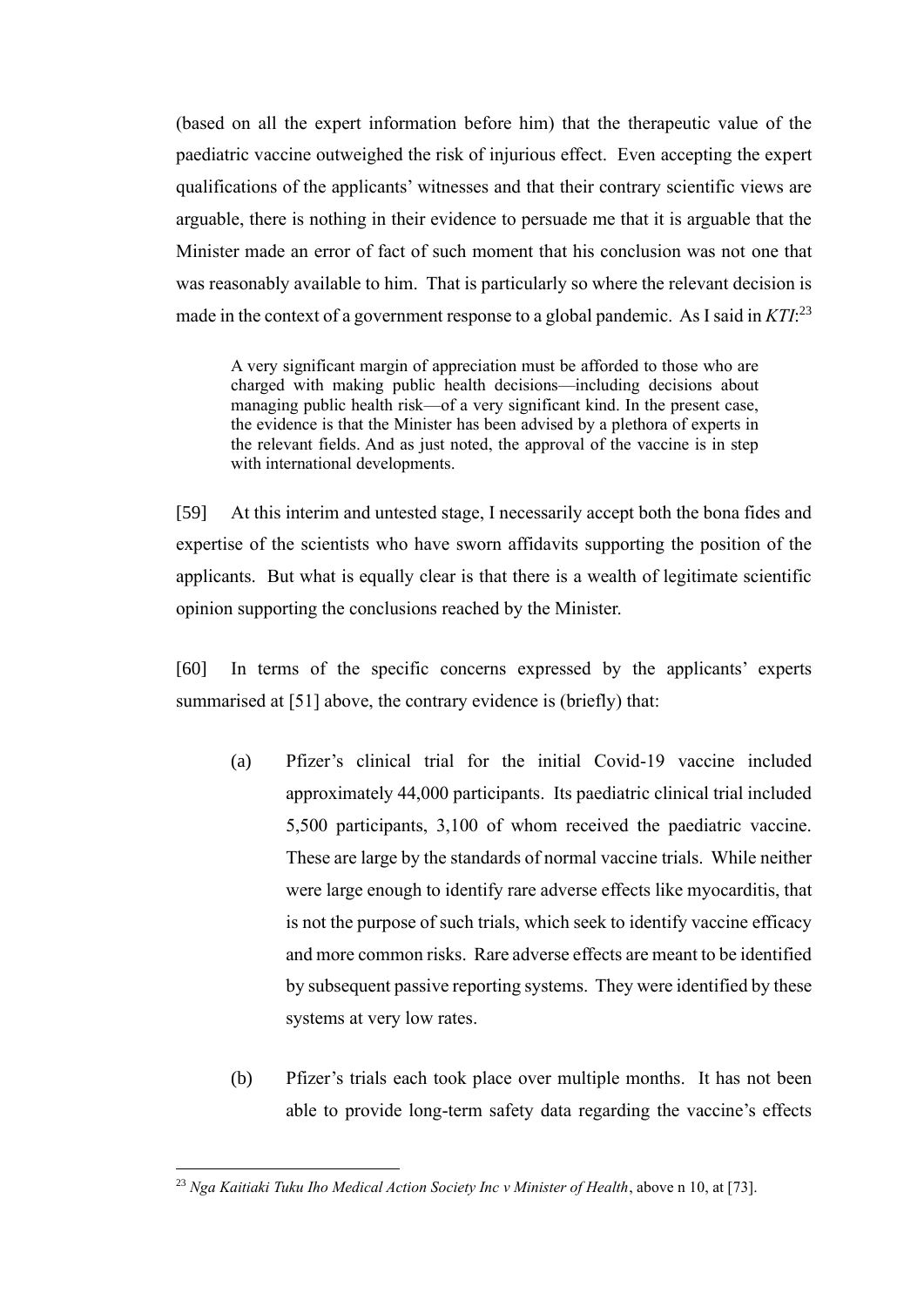over two to three years, as some of the applicants' experts suggest would have been appropriate. However, this is because the pandemic was urgent, and a delay of that period would have prevented people from accessing vaccine protections.

- (c) Although mRNA vaccine technology may be newer than that of other vaccine technologies, researchers have been working with and studying mRNA vaccines for decades, particularly in the context of the influenza, rabies and Zika viruses. There is significant scientific understanding about how they work.
- (d) While children aged 5 to 11 typically suffer mild symptoms from Covid-19, the disease can cause serious complications like respiratory failure, myocarditis and multi-organ failure. Pfizer's paediatric trials indicate the vaccine has a 91 per cent efficacy rate against symptomatic Covid-19.
- (e) In terms of health risk, an analysis by the United States' Center for Disease Control of adverse effect reports following 8.7 million doses of the paediatric vaccine found just 100 reported serious adverse effects (a rate of 0.0000011 per cent), including 12 reported cases of myocarditis.

[61] And although, for present purposes, it is unnecessary for me to decide whether the wider community benefit of vaccinating children was (as the applicants assert) an irrelevant consideration, it is difficult to see how the best interests of children can be assessed only through the narrow lens suggested by the applicants. In particular, it can hardly be in the best interests of children whose whānau include vulnerable adults for those adults to be put at risk of serious disease and death unnecessarily. And notwithstanding the applicants' evidence that vaccination does not reduce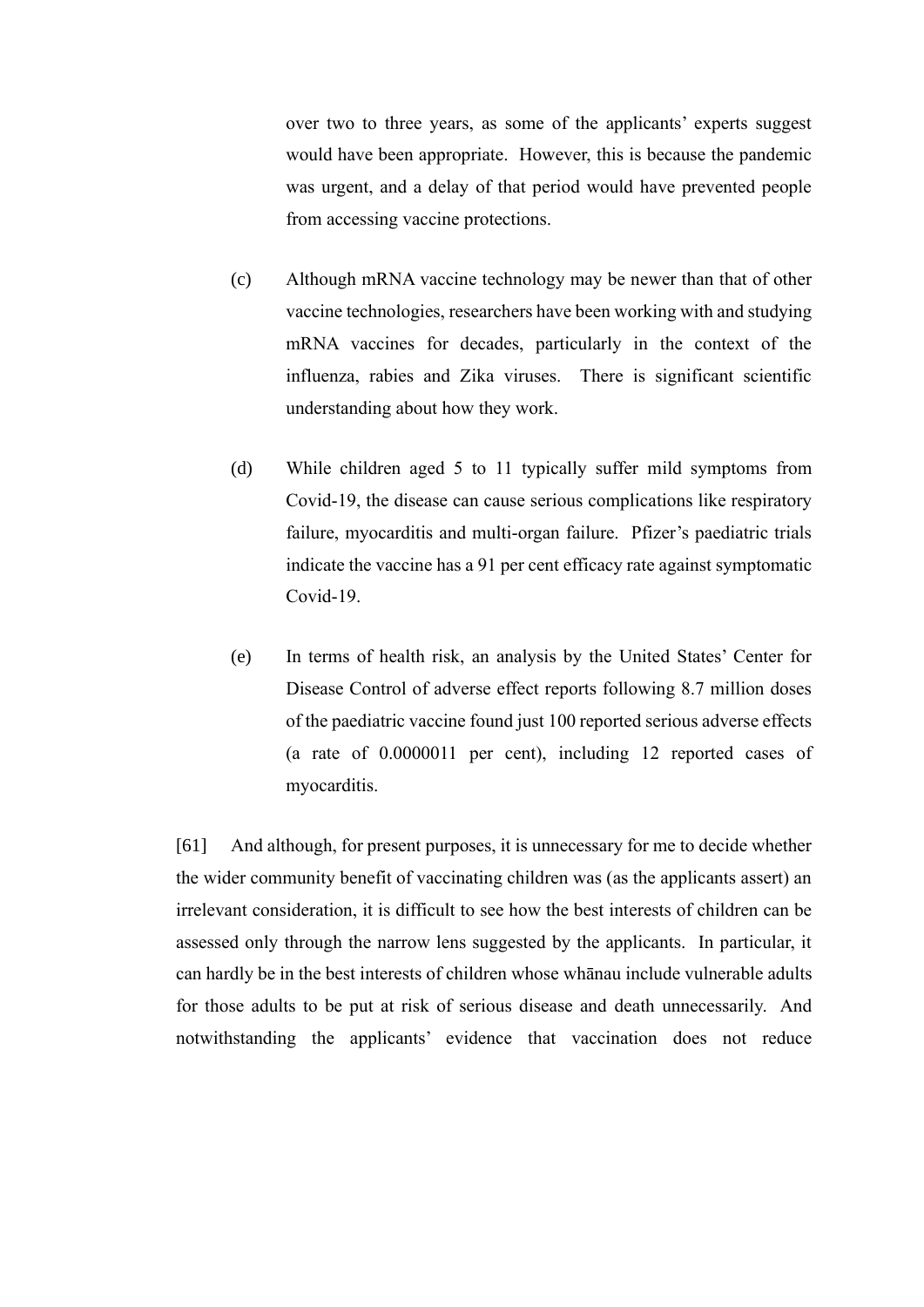transmission, a technical report published by the European Centre for Disease Prevention and Control (ECDC) in early December 2021 noted:<sup>24</sup>

Modelling data indicate that vaccinating children aged 5-11 years could reduce SARS-CoV-2 transmission in the whole population, although the extent and duration of this protection is currently unknown. It is estimated that the impact on the effective reproduction number … in the population as a whole would be a decrease of 11% (range: 8-15%, depending on vaccine uptake parameters of 30-70%) for an average country in the EU/EEA. This is comparable to the effect of some non-pharmaceutical interventions. The impact of vaccinating children is weaker for countries with a low adult vaccine uptake and stronger for countries with high uptake among adults.

[62] That same report contained several other relevant "key messages", including that:

Surveillance data show that children aged 5-11 years have made up an increasing proportion of both notified cases and hospitalisations in EU/EEA countries in recent months. Although hospitalisations have increased in line with case rates in all age groups in the EU/EEA, disease severity of COVID-19 in children is generally mild with a favourable clinical outcome. Severe COVID-19 remains rare among children (of 65,800 notified symptomatic COVID-19 cases in children aged 5-11 years, reported from 10 EU/EEA countries during the period of B.1.617.2 (Delta) variant of concern (VOC) dominance, 0.61 % were hospitalised and 0.06% needed intensive care unit (ICU)/respiratory support).

…

…

- The presence of an underlying condition among children aged 5-11 years is associated with about 12 times higher odds of hospitalisation and 19 times higher odds or of ICU admission. However, the majority (78%) of hospitalised children of this age had no reported underlying medical condition.
- Paediatric inflammatory multisystem syndrome temporally associated with SARS-CoV-multi-inflammatory syndrome in children (PIMS-TS/MIS-C) and post COVID-19 condition have been reported in children aged 5-11 years, although it is difficult to quantify the prevalence and burden of these conditions. In a United States (US) Centers for Disease Control and Prevention (CDC) report, myocarditis was reported up to 37 times more often in unvaccinated children less than 16 years old with a COVID-19 diagnosis compared to other patients from the same age group.

<sup>&</sup>lt;sup>24</sup> European Centre for Disease Prevention and Control. Interim public health considerations for COVID-19 vaccination of children aged 5-11 years, 1 December 2021. ECDC: Stockholm; 2021. This report formed part of the material considered by Dr Town.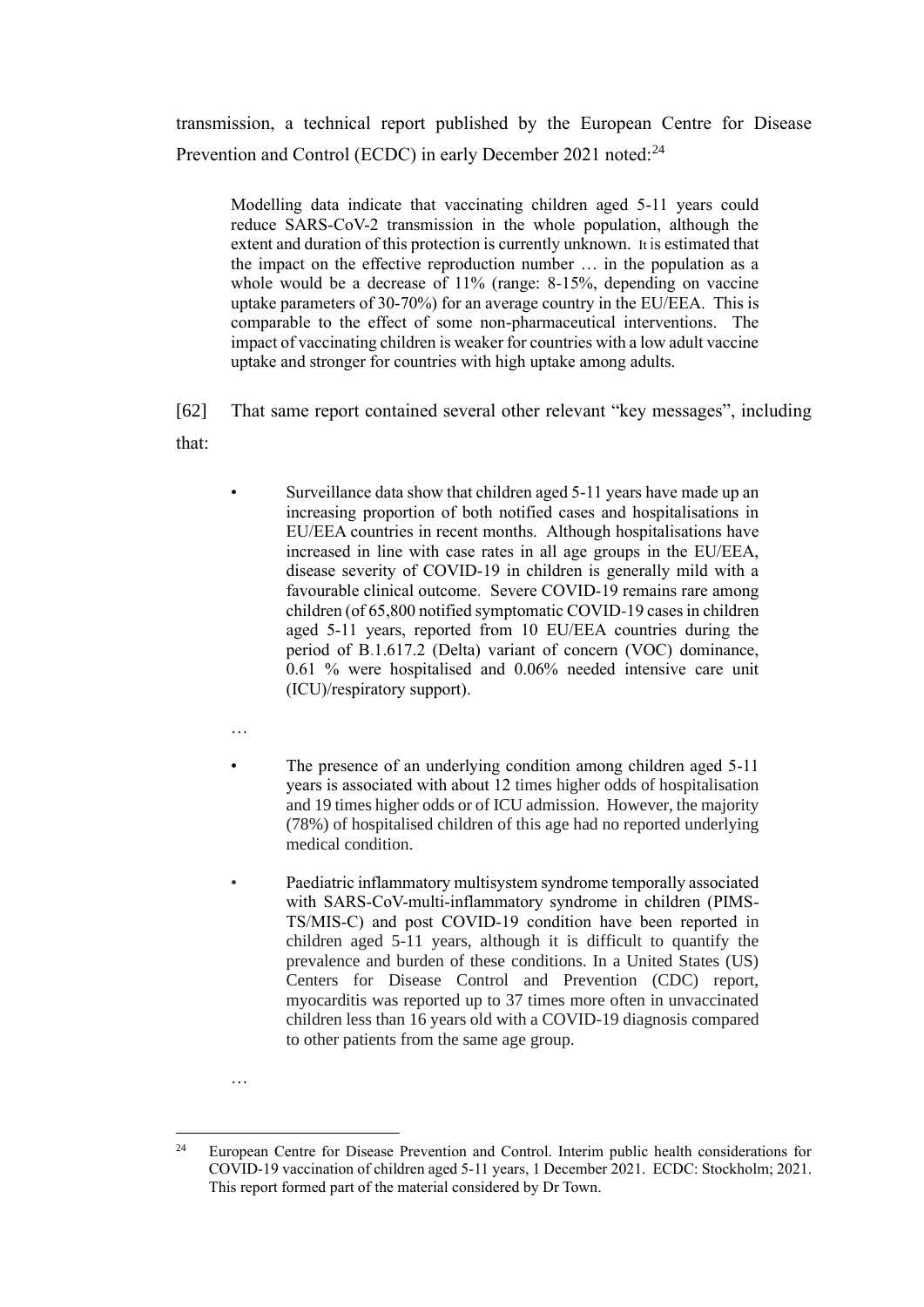- Children aged 5-11 years who are at risk of severe COVID-19 should be considered a priority group for vaccination against COVID-19, as in other age groups. However, since hospitalisation, PIMS-TS/MIS-C and post COVID-19 condition can also occur among children with no known risk factors, consideration could be given to the vaccination of all children aged 5-11 years:
- COVID-19 vaccine safety data in children aged 5-11 years are currently limited, and the level of natural immunity in the unvaccinated and its duration are currently unknown and likely heterogeneous across the population.
- The main priority of COVID-19 vaccination campaigns seeking to reduce COVID-19-related morbidity and mortality remains to increase vaccine uptake in the eligible adult population. Before taking policy decisions on COVID-19 vaccination in children, potential harms and benefits - including the direct and indirect effects on health and well-being - should be considered alongside the vaccine uptake and epidemiological situation in a particular country. Aspects around implementation and health equity should also be taken into consideration.

[63] The short point is that notwithstanding sincerely held views (of both laypersons and experts) to the contrary, there appears to have been ample, cogent, information that supported the decision to approve the paediatric vaccine. Given the high threshold (discussed earlier) it is not possible to conclude that the applicants' case for a meritsbased review of that decision is strongly arguable. My own interim view is that it is barely arguable at all.

[64] Lastly, and for completeness, I record that even if I had accepted that the applicants have a position to preserve and/or that their substantive case had serious merit, the adverse public and private repercussions of granting interim relief (pausing the roll-out) count against the exercise of the Court's discretion in their favour. These were comprehensively detailed in Dr Bloomfield's evidence. By way of summary these repercussions include:

(a) denying the considerable number of New Zealanders who wish their children aged between 5 and 11 to be vaccinated the choice to do so, with all the potential health ramifications of that;  $2^5$ 

<sup>&</sup>lt;sup>25</sup> A survey commissioned by the Ministry of Health in the last quarter of 2021 showed there is strong support for and interest from parents in vaccinating 5-to-11-year-olds. The survey found 72 per cent of parents and caregivers who care for 5-to-11-year-olds would allow their child to receive the vaccine.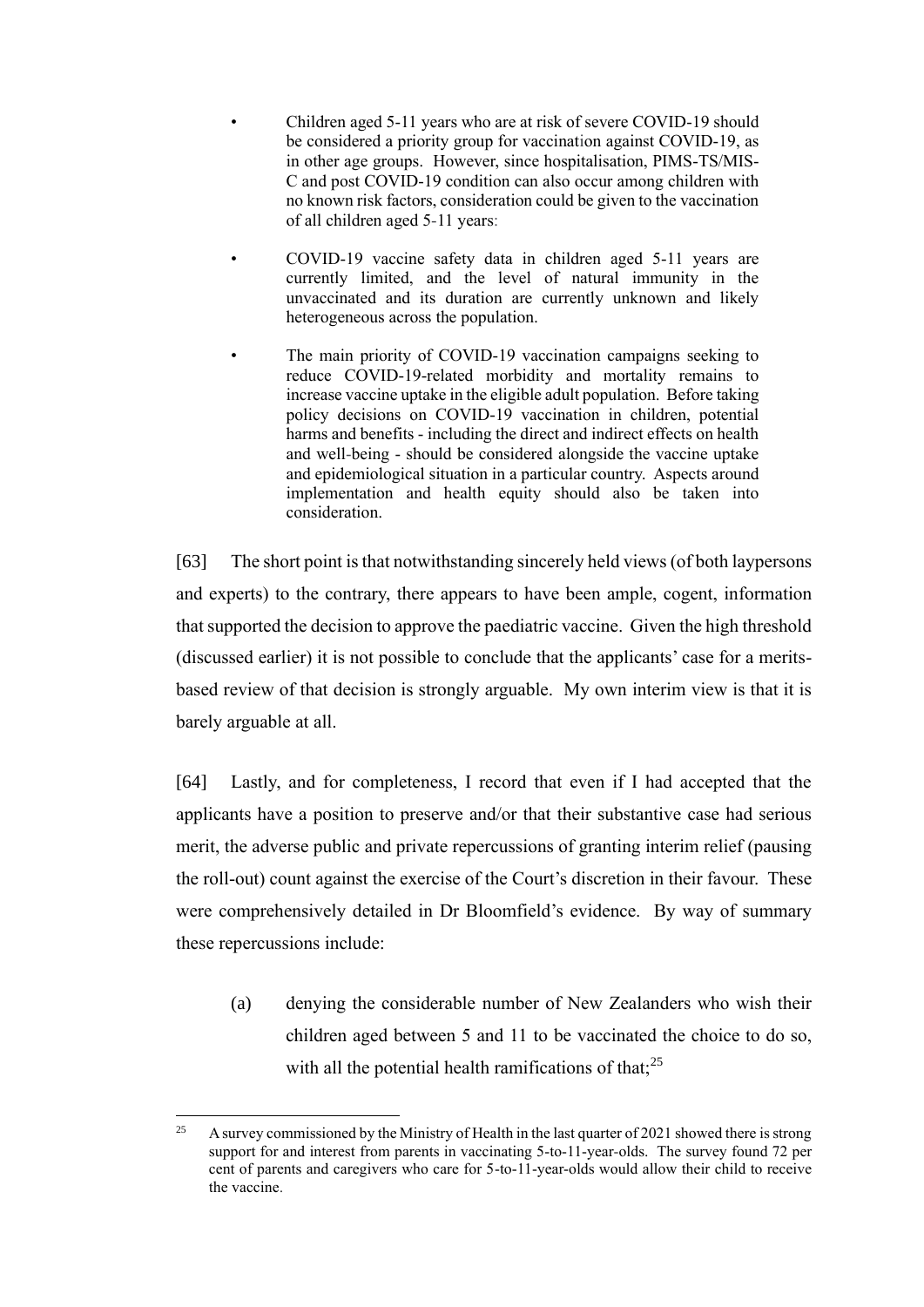- (b) disruption to the roll-out that has already begun, including:
	- (i) disruption to the lives of those children who have already received one dose and to those with vaccinations planned;<sup>26</sup> and
	- (ii) disruption to supply chains, workforce and technology platforms associated with the vaccine roll-out;
- (c) the flow-on disruptions to the everyday lives of all children as a result of a need to put other protective measures in place;  $2^7$
- (d) the likely continued inequitable impact of Covid-19 on Māori and Pacific communities and disabled people;
- (e) impeding the Crown's efforts to meet its obligations to Māori under the Treaty of Waitangi;<sup>28</sup>
- (f) potential flow-on effects in terms of:
	- (i) the ability to maintain capacity within the health sector and, the ability of the health system to cope with widespread transmission;
	- (ii) the wider economy; and

<sup>&</sup>lt;sup>26</sup> As at 23 January 2022, 80,545 children aged 5 to 11 years old (supported by their parents or guardians) have received a first dose of the paediatric vaccine. At the time Dr Bloomfield wrote his affidavit, the National Immunisation Booking System contained bookings for a further 27,882 children aged 5 to 11 to have their first dose; and 32,087 children to become fully vaccinated with a second dose. The booking system numbers do not include those children who have been booked with their own GP, or those who plan to "walk in" to a vaccination site.

<sup>&</sup>lt;sup>27</sup> The WHO's Interim statement on Covid-19 vaccination for children and adolescents highlights that children and adolescents have been significantly affected by the measures put in place to control Covid-19. The most impactful of these relate to school closures and the consequent disruption to children's education, and increases in emotional distress and mental health problems.

<sup>&</sup>lt;sup>28</sup> By way of example Dr Bloomfield refers to evidence filed in the Waitangi Tribunal's priority inquiry into the Covid-19 response in December 2021 about the significant concerns for tamariki Māori aged under 12 in the event of a Covid-19 community outbreak.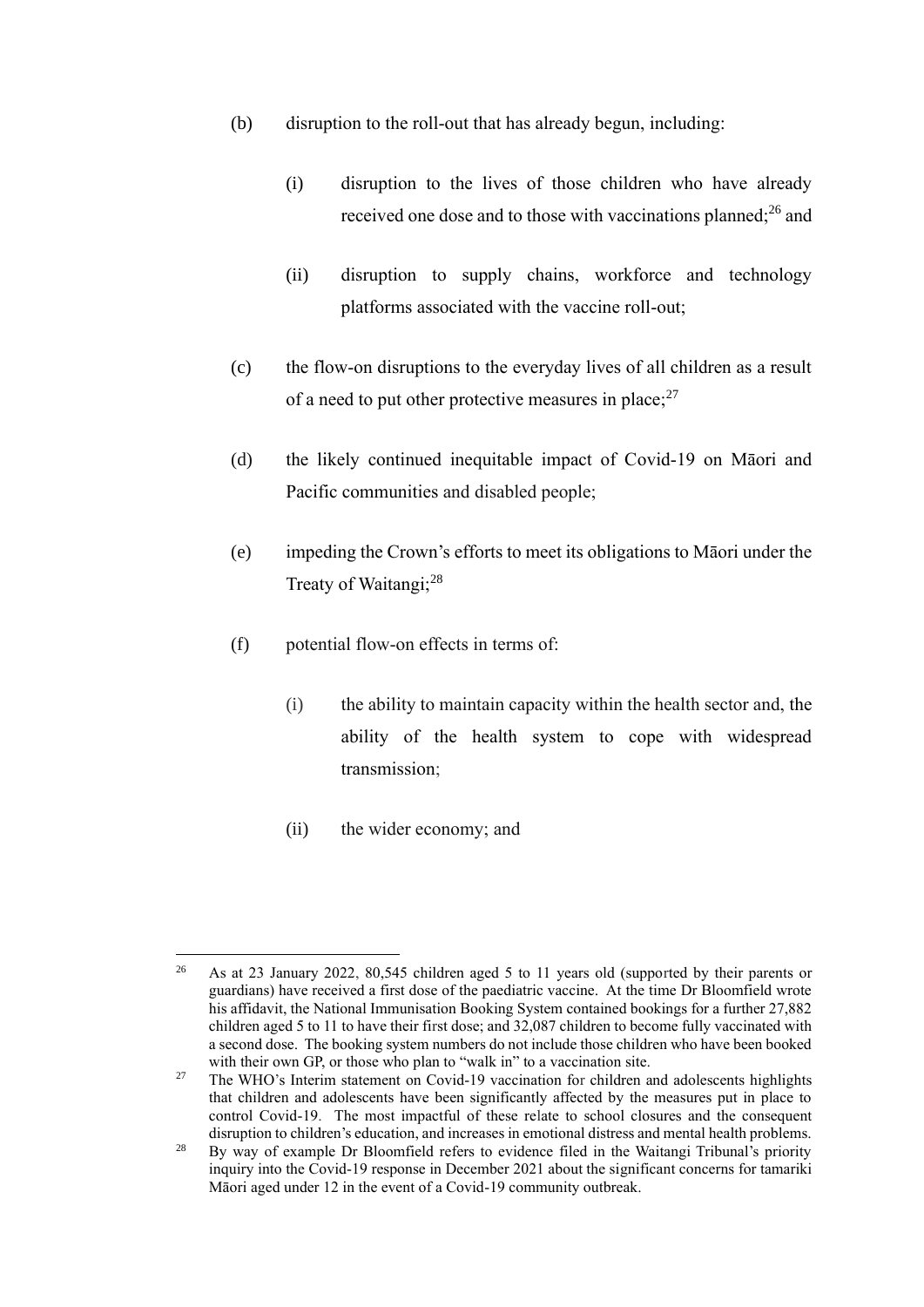- (iii) public confidence in the paediatric vaccine in the longer term, particularly in vulnerable communities; and
- (g) the potential expiry and wastage of valuable vaccine stock, contrary to New Zealand's obligations as a good global citizen;  $29$

[65] Dr Bloomfield also says halting the roll-out would create uncertainty around New Zealand's continued ability to support and facilitate access to vaccines for the six Pacific countries with whom it has a constitutional relationship and/or strong historical and cultural ties,  $30$  all of which have large populations aged under 12. New Zealand has procured sufficient volumes of the paediatric vaccine to fully immunise those aged 5 to 11 years in those countries (130,000 doses), although none have been delivered yet. At the very least, an order delaying the roll-out in New Zealand would affect vaccine confidence in the Pacific as well.

[66] Nor were Dr Bloomfield's concerns allayed by the later change in the terms of the order sought by the applicants so that immunocompromised children would be exempt from it.<sup>31</sup> For example, he notes that the *Bookmyvaccine* website would not presently be able to identify which children are immunocompromised and—to the extent it is possible at all—it would be neither a simple nor quick to change the booking platform to limit bookings to those children.<sup>32</sup> As well, there are issues of definition: who would decide whether a child is immunocompromised, and how would confirmation of eligibility work in practice? Would walk-in vaccinations be possible at all? And even if it were theoretically possible to work through these kinds of issues, an operational change of that magnitude would take significant time and effort to implement and would inevitably divert an already limited public health resource amidst a public health crisis.

<sup>&</sup>lt;sup>29</sup> The paediatric vaccine is stable for six months at  $-70$  degrees from the date of manufacture but by the time it gets to New Zealand there may be as little as three months within which to use it. Once "defrosted", it may be stored for 10 weeks in standard cold chain conditions (2 to 8 degrees). As at 19 January, there were almost half a million paediatric vaccine doses in storage across New Zealand which, if not used, would expire by the end of March or April 2022.

<sup>&</sup>lt;sup>30</sup> The Cook Islands, Niue, Tokelau, Samoa, Tonga and Tuvalu. New Zealand is also directly supporting access to vaccines in other Pacific countries such as Fiji.

<sup>&</sup>lt;sup>31</sup> As noted earlier, on 24 January 2022 the applicants amended the terms of the declaration sought so that it would only seek to stop the roll-out of the paediatric vaccine for "healthy children aged 5 to 11 who are not immunocompromised".

<sup>&</sup>lt;sup>32</sup> There is also the further issue (noted above) about what would happen to all the existing bookings.